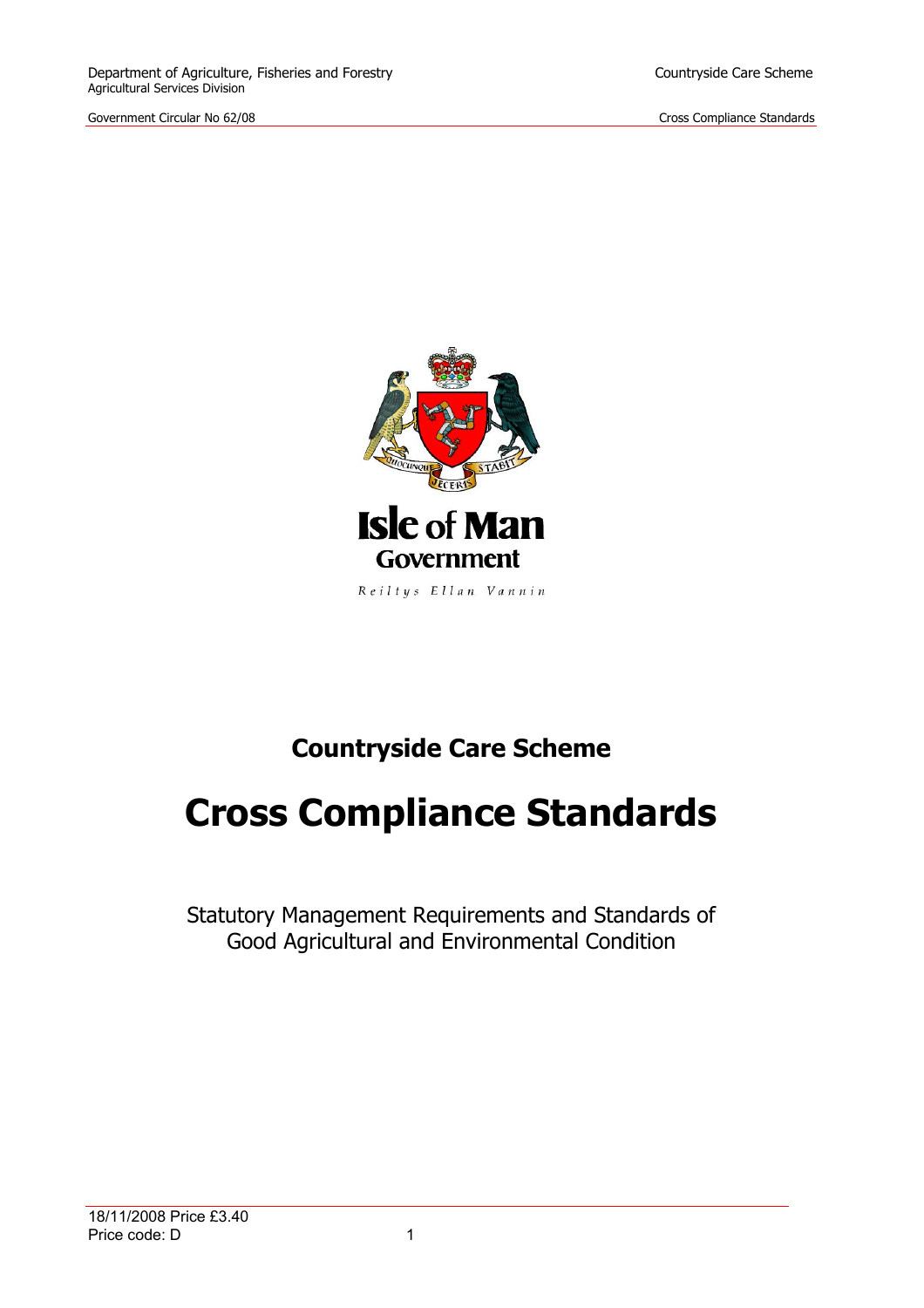# **Index**

| SMR 1 - CONSERVATION OF WILD BIRDS                                                                                       | 5  |
|--------------------------------------------------------------------------------------------------------------------------|----|
| SMR 2 - CONSERVATION OF FLORA AND FAUNA                                                                                  | 6  |
| SMR 3 - PROTECTION OF GROUNDWATER AND SURFACE WATER AGAINST POLLUTIONT                                                   |    |
| SMR 4 - THE USE OF SEWAGE SLUDGE IN AGRICULTURE                                                                          | 7  |
| SMR 5 - PROTECTION OF WATER IN NITRATE VULNERABLE ZONES (NVZS)                                                           | 8  |
| SMR 6 - IDENTIFICATION AND REGISTRATION OF ANIMALS                                                                       | 8  |
| SMR 7 - RESTRICTIONS ON THE USE OF PLANT PROTECTION PRODUCTS                                                             | 9  |
| SMR 8 - RESTRICTIONS ON THE USE OF SUBSTANCES HAVING HORMONAL OR THYROSTATIC<br>ACTION AND BETA-AGONISTS IN FARM ANIMALS | 10 |
| SMR 9 - FOOD AND FEED LEGISLATION                                                                                        | 11 |
| SMR 10 - PREVENTION AND CONTROL OF TRANSMISSIBLE SPONGIFORM ENCEPHALOPATHIES<br>(TSE)                                    | 12 |
| SMR 11 - CONTROL OF FOOT AND MOUTH DISEASE                                                                               | 13 |
| SMR 12 - CONTROL OF CERTAIN ANIMAL DISEASES                                                                              | 13 |
| SMR 13 - CONTROL OF BLUETONGUE                                                                                           | 13 |
| SMR 14 - WELFARE OF FARMED ANIMALS                                                                                       | 14 |
| STANDARDS OF GOOD AGRICULTURAL AND ENVIRONMENTAL CONDITION                                                               | 15 |
| STANDARD 1 - POST-HARVEST MANAGEMENT OF LAND                                                                             | 16 |
| STANDARD 2 - WIND EROSION                                                                                                | 16 |
| STANDARD 3 - SOIL CAPPING                                                                                                | 17 |
| STANDARD 4 - WATERLOGGED SOILS                                                                                           | 18 |
| STANDARD 5 - BURNING OF CROP RESIDUES                                                                                    | 19 |
| STANDARD 6 - THE HEATH BURNING CODE                                                                                      | 20 |
| STANDARD 7 - EROSION CAUSED BY LIVESTOCK                                                                                 | 21 |
| STANDARD 9 - ARABLE STUBBLE MANAGEMENT                                                                                   | 23 |
| STANDARD 10 - UNDERGRAZING                                                                                               | 24 |
| STANDARD 11 - OVERGRAZING                                                                                                | 25 |
| STANDARD 12 - SUPPLEMENTARY FEEDING                                                                                      | 26 |
| STANDARD 13 - LANDSCAPE, LITTER, WASTE AND SCRAP                                                                         | 27 |
| STANDARD 14 - PROTECTION OF HABITATS, WILDLIFE AREAS, NON-PRODUCTIVE<br>LANDSCAPE FEATURES AND ARCHAEOLOGICAL SITES      | 28 |
| STANDARD 15 - APPLICATION OF LIME, FERTILISERS AND PESTICIDES TO ROUGH GRAZINGS<br>AND/OR SEMI-NATURAL AREAS             | 30 |
| STANDARD 16 - FIELD BOUNDARIES                                                                                           | 31 |
|                                                                                                                          |    |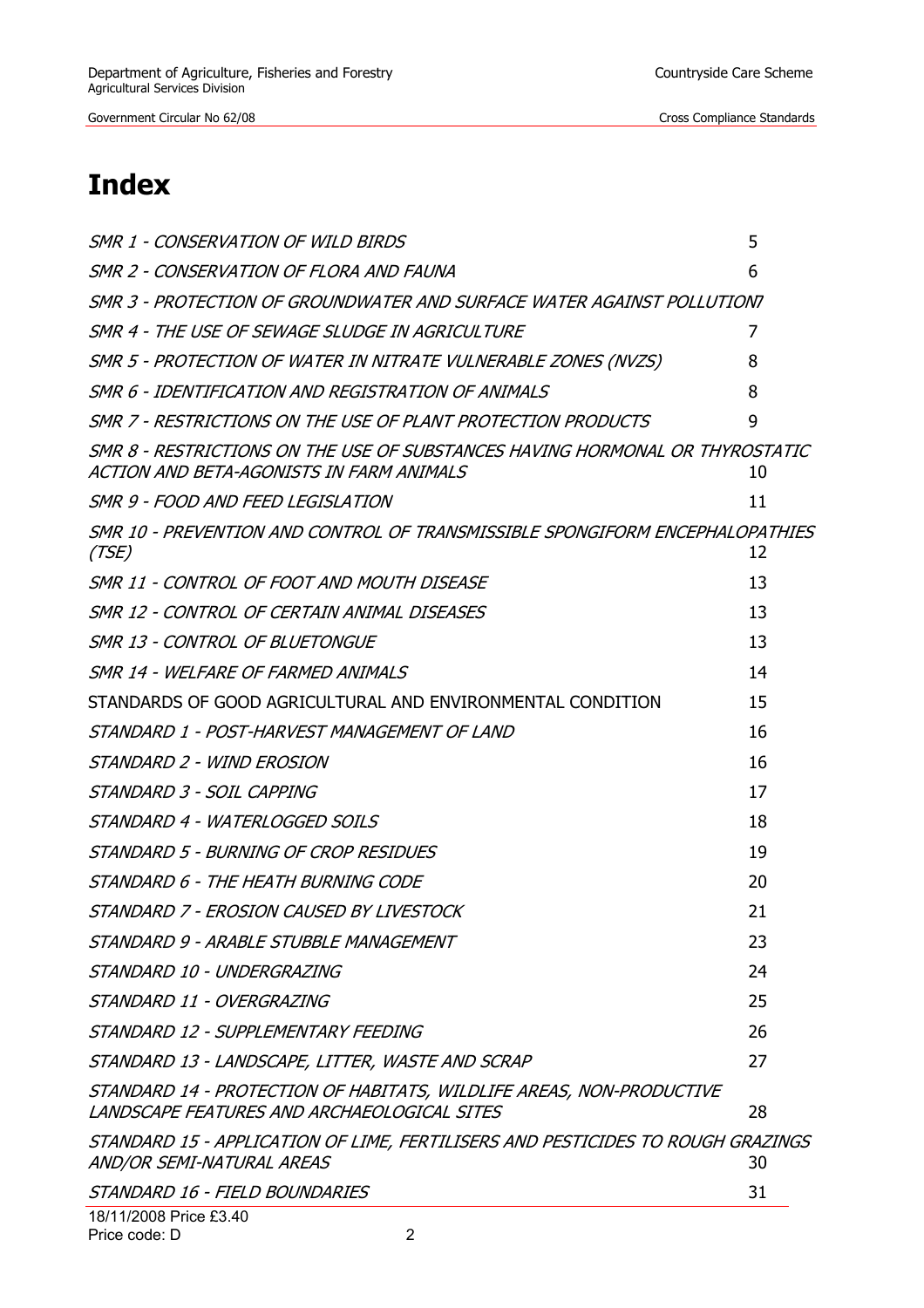| STANDARD 17 - ENCROACHMENT OF UNWANTED VEGETATION | 32  |
|---------------------------------------------------|-----|
| STANDARD 18 - PUBLIC RIGHTS OF WAY                | -33 |
| <b>FURTHER GUIDANCE</b>                           | -34 |
| CONTACT DETAILS                                   | -34 |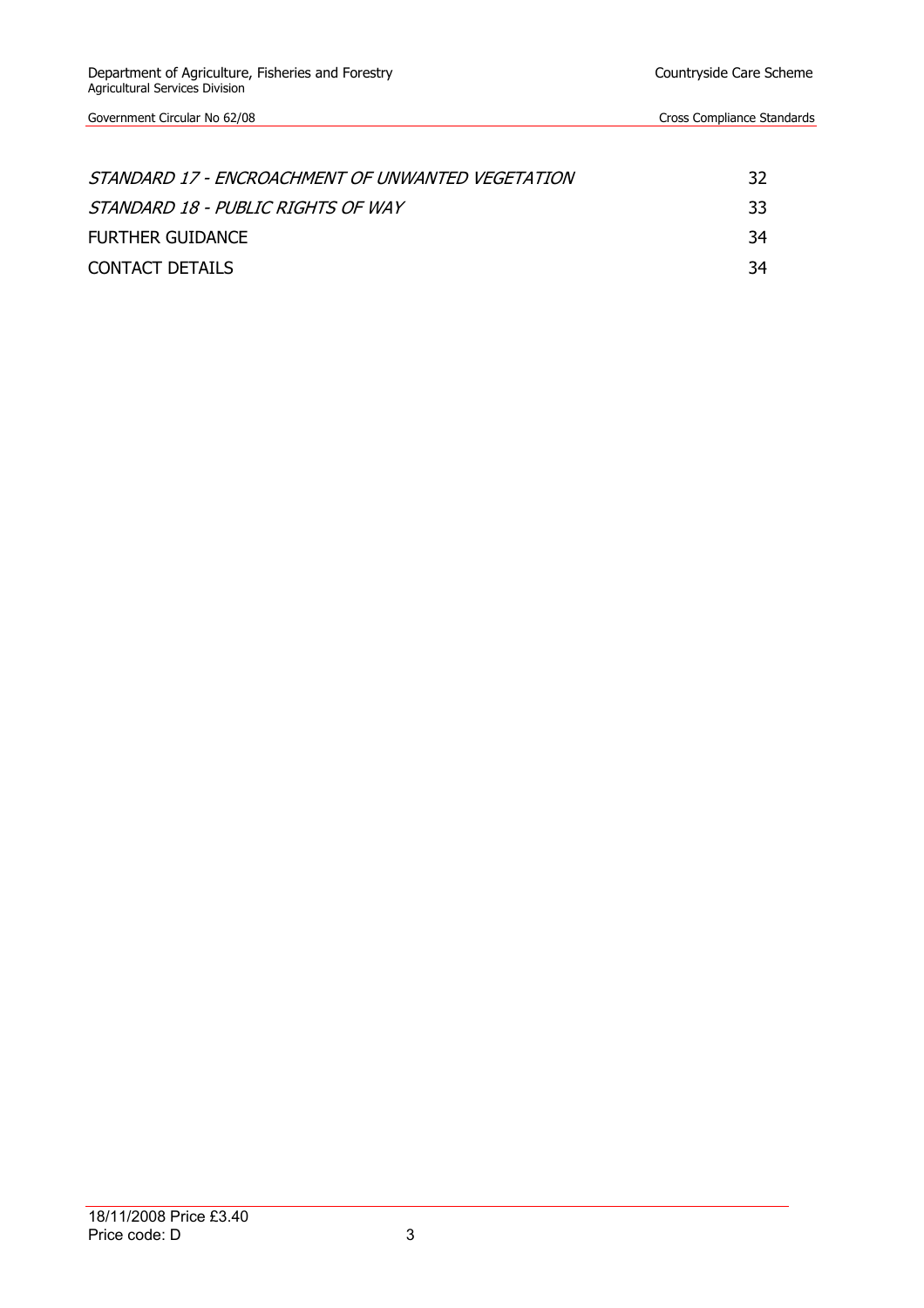# **Introduction**

This document outlines the Cross Compliance Standards for the Countryside Care Scheme.

The Cross Compliance standards will affect anyone who is applying to the Countryside Care Scheme, which is a voluntary scheme.

There are two main parts to Cross Compliance and, in order to receive payments under the Countryside Care Scheme, you must meet both sets of standards:

#### **Statutory Management Requirements (SMR's)**

These are domestic requirements relating to EC Directives and Regulations which are specified by the European Commission. Under Protocol 3, all of these conditions are legally binding on farmers in the Isle of Man.

#### **Standards of Good Agricultural and Environmental Condition (GAEC's)**

These are rules of the scheme which define management standards and reflect good practice which applicants may already be following.

Cross Compliance applies to **all** land within an agricultural business, even if it is not used to activate Countryside Care Scheme entitlements.

The claimant remains responsible for Cross Compliance for 12 months, whether the land is held permanently, seasonally let or sub let.

If applicants do not meet the requirements and standards of the Countryside Care Scheme, their payment may be reduced in part or in full.

Cross Compliance requirements do not replace or alter existing legislation, they simply represent the rules of this voluntary scheme.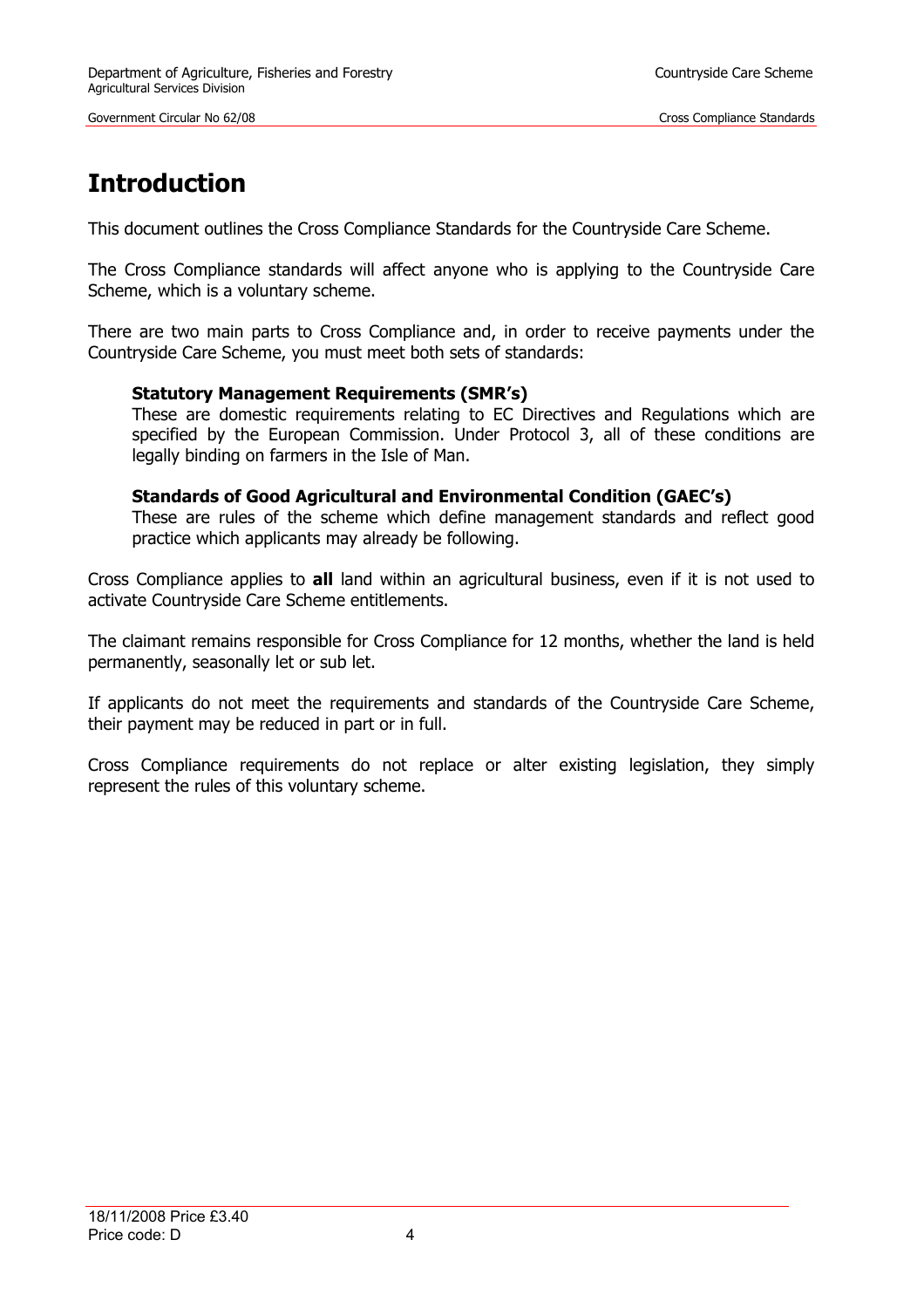# **Statutory Management Requirements (SMRs)**

### <span id="page-4-0"></span>**SMR 1 - Conservation of Wild Birds**

Wild birds are legally protected and you must follow the requirements set out in relevant nature conservation legislation. You should pay particular attention to potential impacts on protected sites, including Ramsar sites, Areas of Special Protection for Birds and Bird Sanctuaries and to important bird habitats in the wider countryside. In addition to any Cross Compliance penalties, you may face criminal charges if you damage protected sites or harm protected wildlife. Contact Department of Agriculture, Fisheries and Forestry (DAFF), Wildlife and Conservation Division for further advice on nature conservation matters, contact details on page 34 and 35.

Some of the most important responsibilities on farmers are mentioned below. Please note that this guidance does not provide a definitive statement of the law surrounding wild birds.

#### **You must:**

- Meet the terms of any management agreement with DAFF Wildlife and Conservation Division (W&CD) relating to bird conservation.
- Meet the terms of any Agri-environment agreement relating to bird conservation.
- Obtain consent from DAFF (W&CD) before carrying out certain operations on land within any Area of Special Scientific Interest (ASSI) which is important for wild birds. The particular operations relevant to your holding will have been notified to you by DAFF (W&CD).
- Meet the terms of any restoration order under Section 28 on an ASSI.
- Take necessary steps to minimise the spread of non-native bird species in the wild.
- Meet the terms of any licence under which you are permitted to take action against wild birds (e.g. to prevent serious damage to crops).
- Meet other formal nature conservation conditions intended to protect wild birds or areas with statutory conservation protection (e.g. conditions imposed in connection with planning consent).

#### **You must not:**

- Intentionally or recklessly damage a protected site (such as an Area of Special Protection for Birds, a Ramsar site or an ASSI which is of importance for wild birds).
- Intentionally or recklessly kill, injure, take, keep or sell any wild bird without authorisation; or intentionally or recklessly disturb specially protected bird species.
- Hunt, take or kill quarry species (e.g. game birds or wildfowl) during the close season.
- Commit other criminal offences involving birds, such as destroying nests, taking eggs or using illegal traps or poisons.
- Cause or permit criminal offences involving birds, even if you do not yourself commit the illegal act.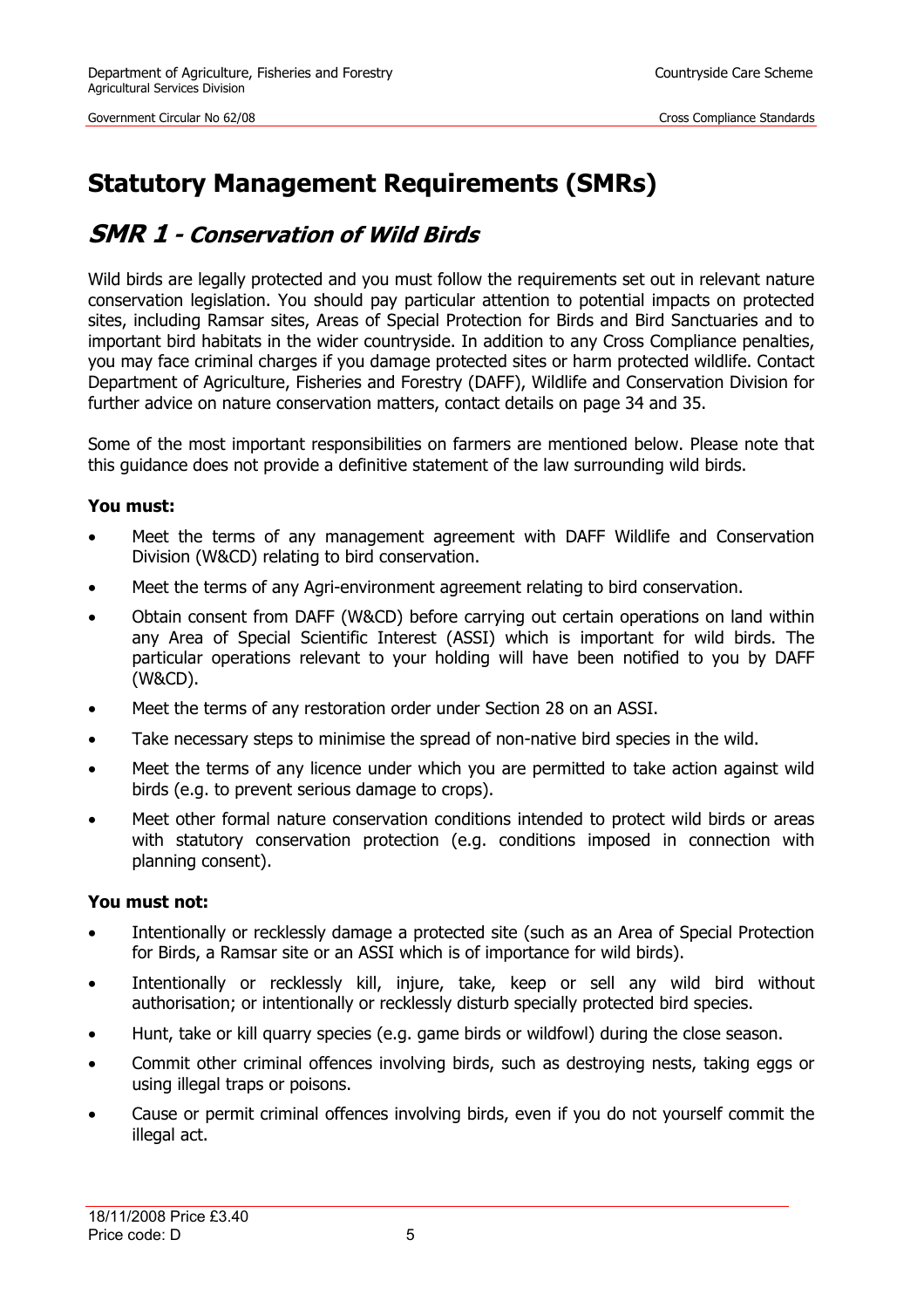### <span id="page-5-0"></span>**SMR 2 - Conservation of Flora and Fauna**

Various wild animals and wild plants are specially protected and you must meet the requirements set out in relevant nature conservation legislation. You should pay particular attention to potential impacts on protected sites such as Ramsar sites and Areas of Special Protection for Plants or Animals. In addition to any Cross Compliance penalties, you may face criminal charges if you damage protected sites or harm protected wild animals and plants. For further advice on nature conservation matters contact DAFF (W&CD), see page 36 for contact details.

Some of the most important responsibilities for farmers are mentioned below. Please note that this guidance does not provide a definitive statement of the law regarding protected wild animals and plants.

#### **You must:**

- Meet the terms of any management agreement that you have with DAFF (W&CD) that relates to plant or animal conservation.
- Meet the terms of any Agri-environment Scheme agreement.
- Get consent from DAFF (W&CD) before carrying out certain operations on land within a relevant ASSI. DAFF (W&CD) will have informed you which operations are relevant to your holding. You must also meet the terms of any restoration order under Section 28 on an ASSI.
- Take necessary steps to minimise the spread of non-native plant and animal species in the wild.
- Meet the terms of any licence that gives you permission to take action against protected wild animals or carry out operations which affect certain plants.
- Meet other formal nature conservation conditions that are in place to protect wild animals and plants, or areas with statutory conservation protection (e.g. conditions imposed in connection with planning consent).

#### **You must not:**

- Intentionally or recklessly damage a protected site (such as an Area of Special Protection for Animals or Plants, a Ramsar site or a relevant ASSI).
- Commit criminal offences involving protected fauna and flora, such as deliberately or recklessly killing, injuring or taking wild animals, cutting, uprooting or destroying wild plants.
- Cause or permit criminal offences involving protected animals or plants, even if you do not yourself commit the illegal act.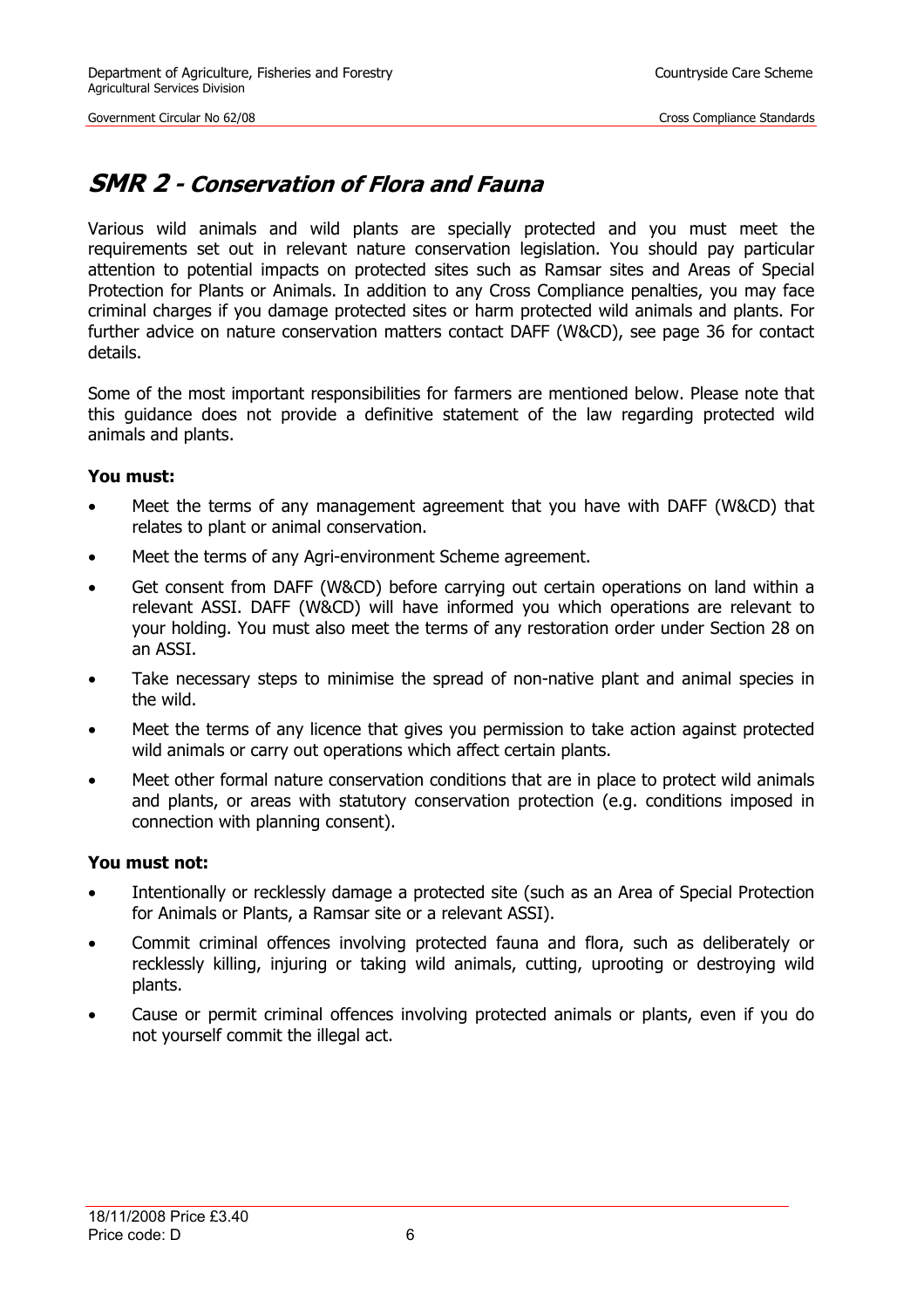### <span id="page-6-0"></span>**SMR 3 - Protection of groundwater and surface water against pollution**

For the purposes of Cross Compliance, "groundwater" means all water below the surface of the ground that is in the zone of saturation (that is below the water table) and in direct contact with the land or subsoil. Surface water is that water which flows above ground but is often fed by groundwater from springs and seepages.

Land managers are expected to observe The Water Act of 1991 and The Water Pollution Act of 1993. There is a statutory obligation to avoid water pollution. Farmers should also ensure that water is not polluted when dipping and spraying operations are being carried out, or when applying slurries or manures to the land.

The Code of Good Agricultural Practice for the Protection of Water is a practical reference guide for land managers and can be obtained from DAFF, see contact details on page 36.

The EC Dangerous Substances Directive lists certain toxic persistent substances, the discharge of which should be carefully controlled. Where these substances are used, manufactured, stored or handled, farmers will be expected to comply with relevant legislation, codes of practice or other relevant good practice.

Examples of listed dangerous substances are:

- Spent sheep dip and pesticide washings.
- Mineral oils and hydrocarbons such as diesel, petrol and heating oil.
- Lead.
- Copper.

The full list of dangerous substances and further advice can be gained from DLGE Environmental Protection Unit, see contact details on page 34 and 35.

### <span id="page-6-1"></span>**SMR 4 - The use of sewage sludge in agriculture**

Sewage sludge contains nitrogen, phosphorus, trace elements and organic matter. As a fertiliser, it can have a similar value to that of animal manure and slurries. However, untreated sewage sludge can also contain pathogens and heavy metals which, if in high concentrations, could be harmful to human, animal and plant health.

Sludge producers and the farmers applying sludge or sludge products on their land must follow the **Safe Sludge Matrix**. Note that the application of sludge pellets to land is not licensed by DLGE as the pellets are deemed by DLGE to be a product and not a waste. The Matrix covers the testing of the sludge products and the receiving soils. Where untreated sludge is applied to land, this will require licensing through DLGE and will be subject to withdrawal periods for grazing animals or harvesting of crops. DLGE is the licensing and monitoring authority. See contact details on page 34 and 35.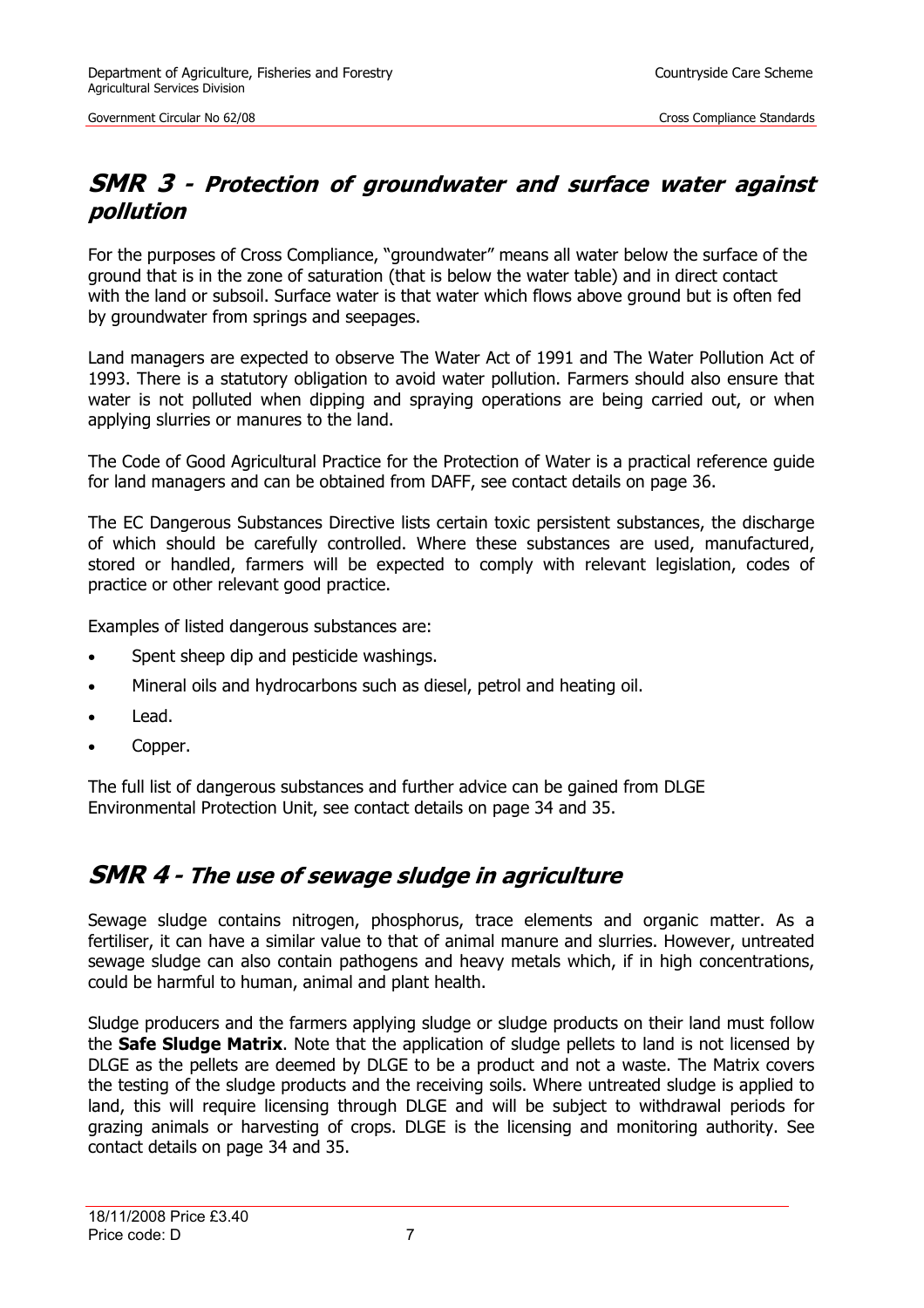Normally, the treatment of agricultural land with sewage sludge will be supported by professional advice from DAFF as to the nutrients supplied, timing and method of application etc. Further guidance is provided in the Prevention of Environmental Pollution from Agricultural Activity (PEPFAA) code, the Scottish code of good practice which can be obtained from DAFF. Please see contact details on page 34 and 35.

### <span id="page-7-0"></span>**SMR 5** - <sup>P</sup>**rotection of water in Nitrate Vulnerable Zones (NVZS)**

The Isle of Man does not currently have any areas subject to Nitrate Vulnerable Zones under current EU criteria.

This SMR is a domestic requirement relating to EC Directives and Regulations which are specified by the European Commission. Under Protocol 3, all of these conditions are legally binding on farmers in the Isle of Man and must therefore be included for future reference if NVZ's were required on the Isle of Man.

### <span id="page-7-1"></span>**SMR 6 - Identification and registration of animals**

You must comply with the domestic legislation regarding the identification, registration and traceability of animals, including sheep, goats, pigs, cattle and meat products, including where appropriate:

- keeper registration
- registration of animals
- ear tag identification
- record keeping
- the recording of animal movements.

By following the existing or subsequently amended animal identification, registration and traceability legislation, you are complying with this SMR.

#### **For cattle:**

DAFF's Cattle Passport Centre operates the Bovine Identification and Tracing System (BITS). Requirements for the identification and traceability of cattle are set out in the guidance leaflets issued to all keepers.

For further information or advice, you can call the Cattle Passport Centre on 685616.

#### **For sheep and goats:**

Guidance on the requirements you must meet for sheep and goat identification and traceability is available from the Animal Health Division on 685844.

#### **For pigs:**

Guidance concerning the identification and traceability of pigs can be obtained from the Animal Health Division on 685844.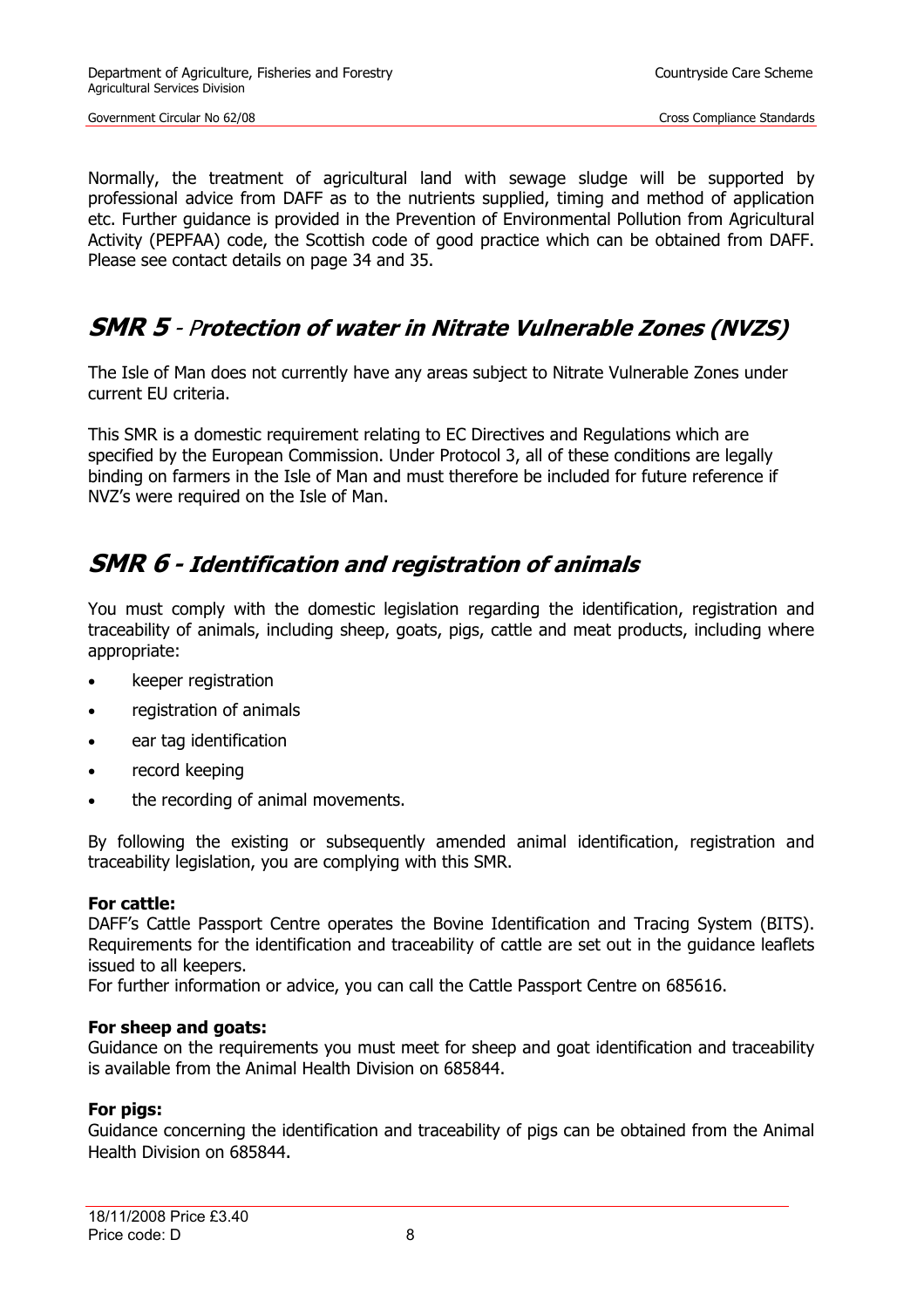### <span id="page-8-0"></span>**SMR 7 - Restrictions on the use of plant protection products**

These requirements apply if you use Plant Protection Products on your holding. You **must not** use any plant protection product unless:

- it has been approved under the Plant Protection Products Regulations 2005 ("PPPR") or the Control of Pesticides Regulations 1986;
- it is used in accordance with any requirement or condition which is:
	- o specified in the approval or in any extension of use; or
	- o required by the approval or extension of use to be on the labelling.
- it is used in accordance with the principles of good plant protection practice; and
- whenever possible, it is used in accordance with the principles of integrated control.

Details of approved products are all recorded by the Pesticides Safety Directorate (PSD) under the pesticide product names at [www.pesticides.gov.uk.](https://secure.pesticides.gov.uk/pestreg/Prodsearch.asp)

"**Good plant protection practice**" is the practice whereby the treatments with plant protection products applied to a given crop, in conformity with the conditions of their approved uses, are selected, dosed and timed to ensure optimum efficacy, taking due account of local conditions and of the possibilities for cultural and biological control.

Good plant protection practice is explained in the Pesticides Code of Practice for using plant protection products, (previously The Safe use of Pesticides on farms and holdings or The Green Code), a copy of which can be found at:

www.pesticides.gov.uk/safe\_use.asp?id=64

"**Integrated Control**" means the rational application of a combination of biological, biotechnological, chemical, cultural or plant-breeding measures whereby the use of chemical plant protection products is limited to the minimum strictly necessary to maintain harmful organisms below levels above which economically unacceptable damage or loss would occur.

For further information on integrated control, see the "**Pesticides and Integrated Control**" publication available at [www.pesticides.gov.uk](http://www.pesticides.gov.uk/)

There are record keeping requirements for pesticides which are included under SMR 9.

Further advice on pesticides and their regulation can be obtained from the DAFF Agricultural Advisory Service, contact details on page 34 and 35.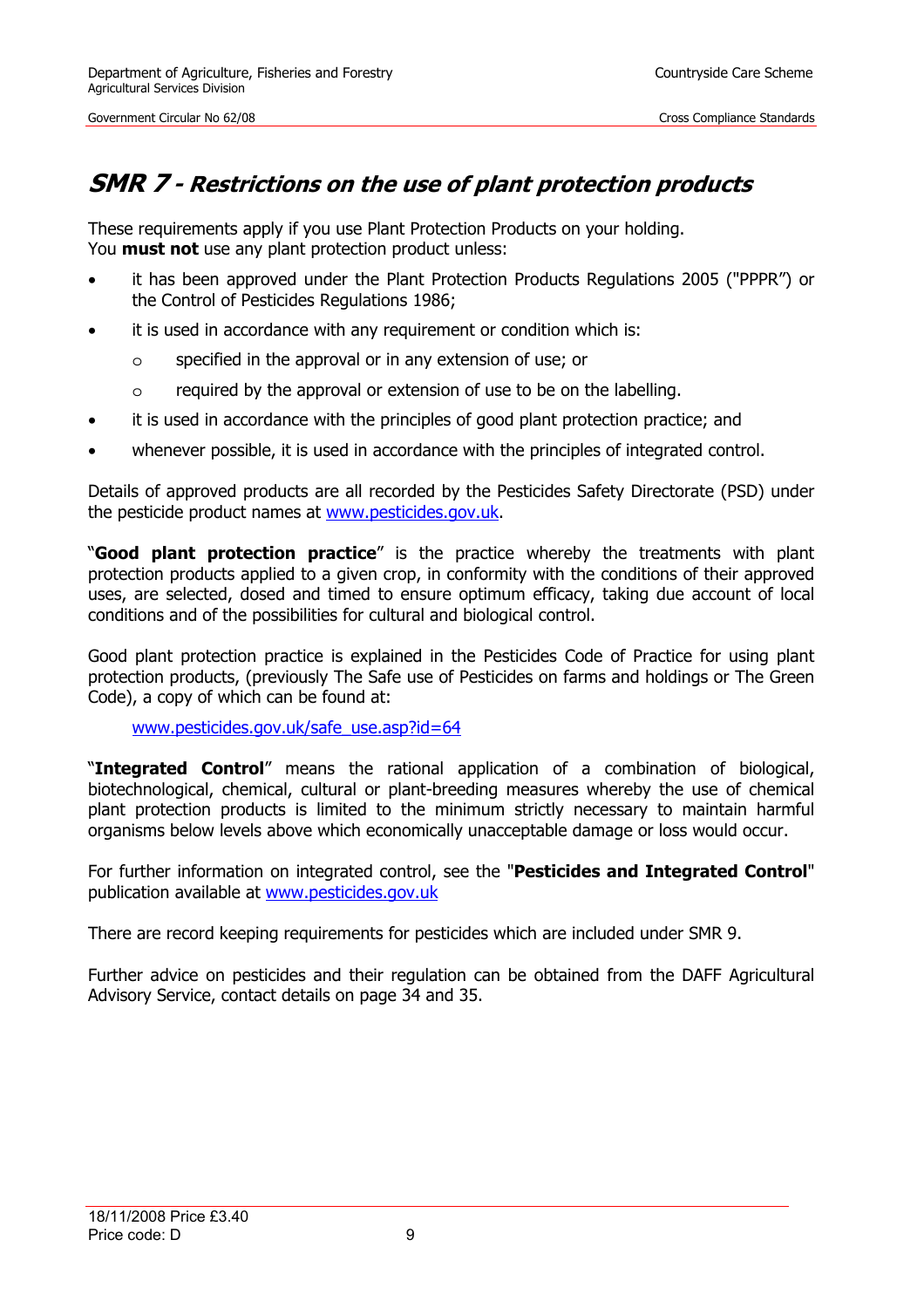### <span id="page-9-0"></span>**SMR 8 - Restrictions on the use of substances having hormonal or thyrostatic action and Beta-Agonists in farm animals**

Domestic legislation prohibits most uses of such substances in all species of farm animals. However, administration of some of these substances is permitted under veterinary control for a very limited range of uses.

#### **You must not:**

- Store substances related to beta-agonists that are for induction purposes in the treatment of tocolysis, or products containing these substances on the farm.
- Use hormonal substances for growth promotion.

#### **You must:**

- Use only authorised veterinary medicinal products for their authorised purposes.
- Obtain 'Prescription Only Medicines Veterinarian' (POM-V) through a veterinary surgeon or a registered pharmacy.
- Follow the instructions for use.
- Update medicines records whenever these substances are used on the farm.
- Follow the withdrawal periods as laid out in the product's instructions for use or veterinary prescription.

#### **The types of substances whose uses are limited by SMR 8 include:**

- androgens, such as testosterone.
- gestagens, such as melengestrol acetate.
- beta-agonists, such as salbutamol and clenbuterol.

Examples of products that might contain these substances include - PRID, Planipart and Ventipulmin. Your veterinarian will be able to advise you on where use of these might be allowed.

**Useful Publications:** The Compendium of Data Sheets for Animal Medicines 2007 lists nearly all authorised veterinary medicinal products. It is published by the National Office of Animal Health, ISBN 0 9548037-0-1.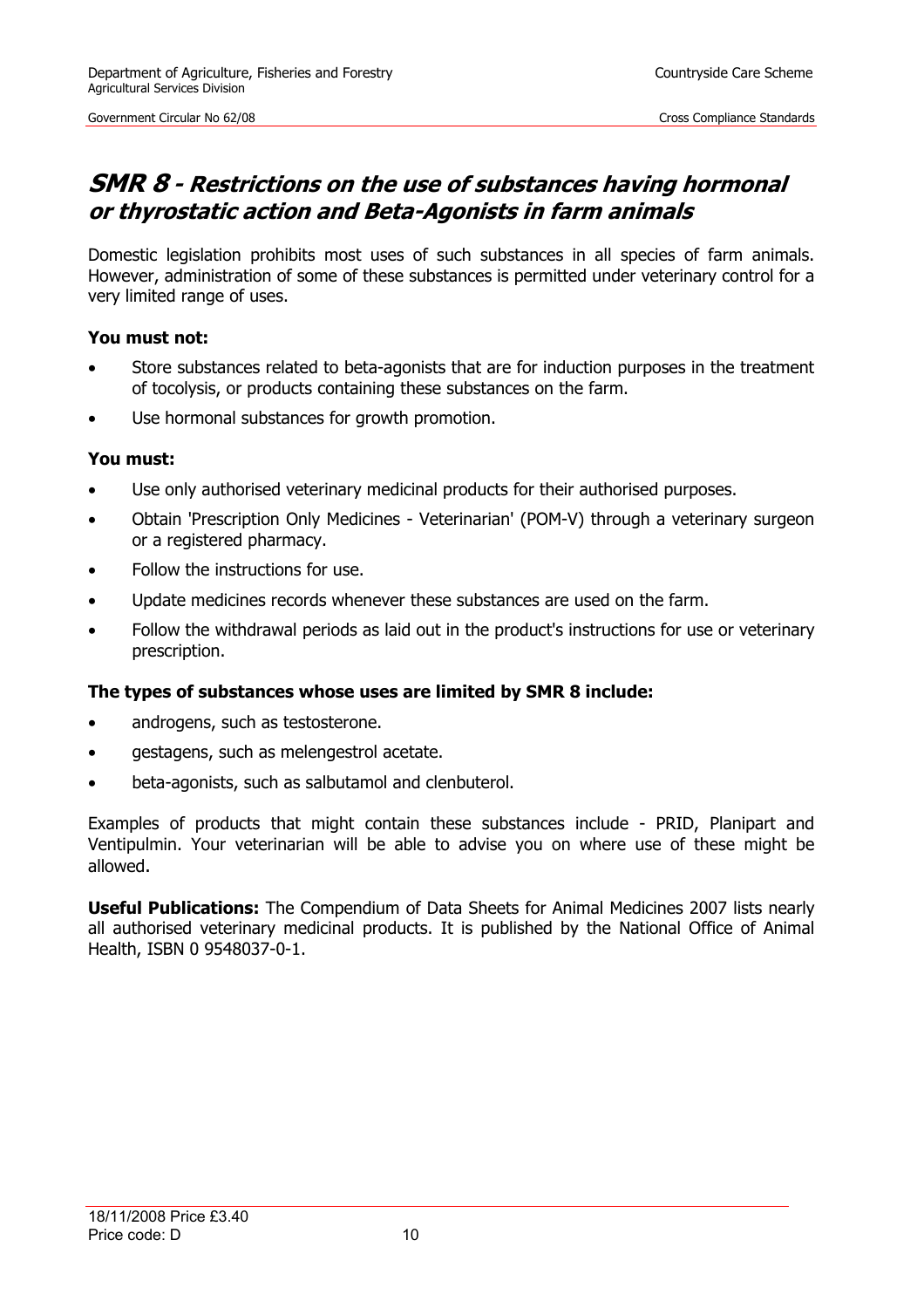### <span id="page-10-0"></span>**SMR 9 - Food and feed legislation**

For the purposes of Cross Compliance, you must comply with Articles 14, 15, 17(1), 18, 19 and 20 of Regulation (EC) No 178/2002 (which lays down the requirements of food law) covered by the Food Act 1996, as far as they relate to an agricultural activity which you carry out, or to agricultural land on your holding.

#### **The main requirements:**

- You must not place food on the market if it is unsafe.
- You must not place unsafe feed on the market or feed it to food producing animals.
- You must have in place, and maintain, traceability systems and procedures in the form of adequate records and documentation of both inputs to and outputs from your business. In summary you will need to be able to supply evidence of:
	- o any person or business from whom you have been supplied with a food, a feed, a food-producing animal or any substance that will be incorporated into a food or feed; and
	- o any businesses that you have supplied with any of your products.
- If you consider or have reason to believe that a food that you have produced does not satisfy food safety requirements and it has left your control, you shall immediately initiate procedures to withdraw that food from the market and inform the competent authorities of your actions.
- If you consider or have reason to believe that a feed that you have produced does not satisfy the feed safety requirements you shall immediately initiate procedures to withdraw that feed from the market and inform the competent authorities of your actions. In addition, where any such feed is part of a batch, lot or consignment of feed of the same class or description, you must destroy the batch, lot or consignment unless the competent authority is satisfied otherwise.
- You must inform the competent authorities immediately if you consider or have reason to believe that a food, which you have placed on the market, may be injurious to human health or if a feed, which you have placed on the market, may not satisfy the feed safety requirements. You must also inform the competent authorities of the action you have taken to prevent risks to the final consumer or risks arising from the use of that feed. You must not prevent or discourage any person from co-operating with the competent authorities where this may prevent, reduce or eliminate a risk arising from a food or feed.
- As a food or feed business operator you must ensure that you comply with all Food Law as it relates to your agricultural land or agricultural activities.

### **Food Hygiene Regulations:**

The European Communities (Food Hygiene laws) (Application) Order 2007 which lays down the general principles of food hygiene legislation will extend to **all farms** engaged in the production of food and feed. The new Food Hygiene Regulations include obligations covered by Cross Compliance which mean that you will need to take steps to prevent contamination arising from water, soil, feed, veterinary products, pesticides, waste etc. You will need to prevent animals and pests from causing contamination and you will need to take account of results from tests relevant to animal and human health.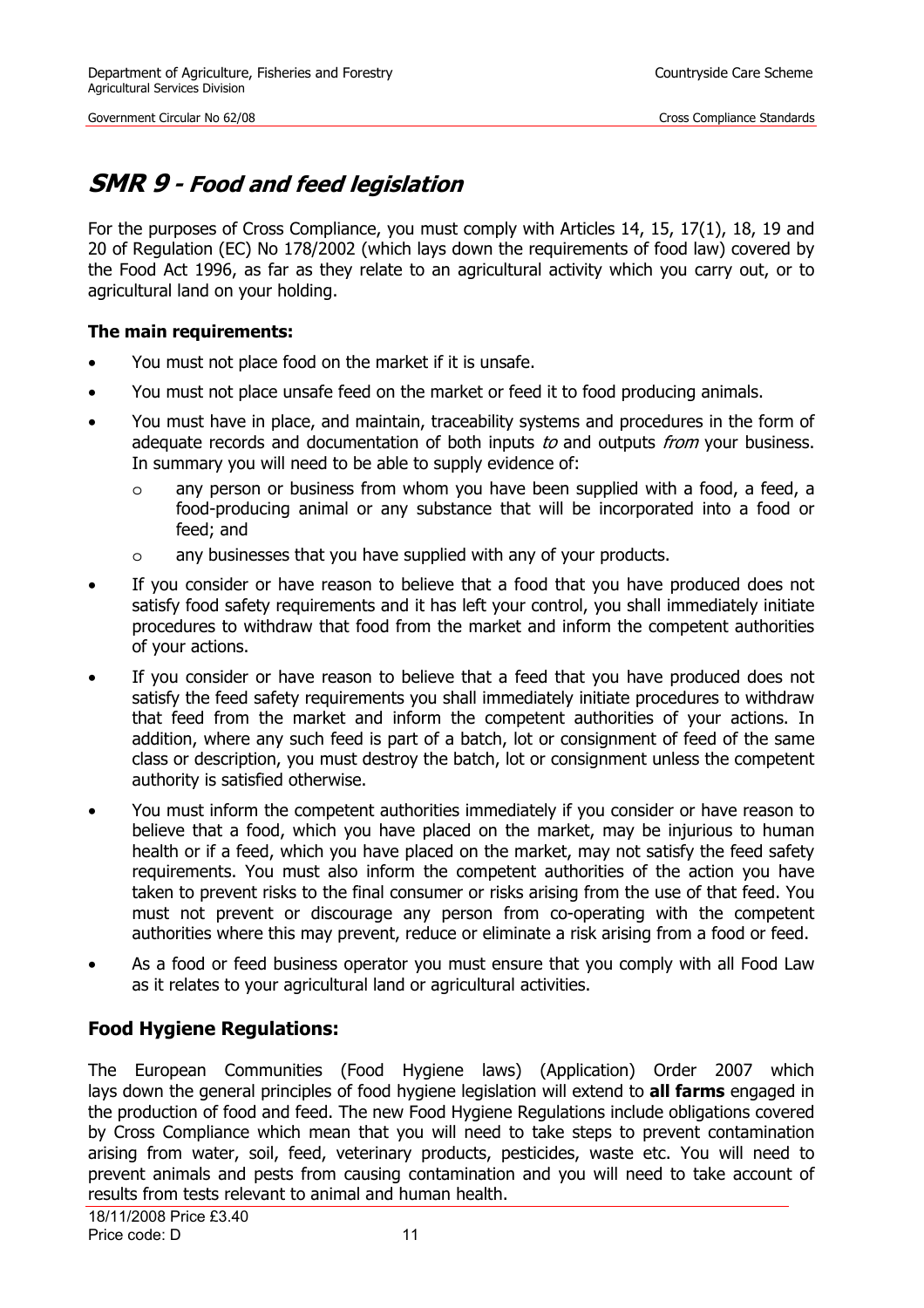### **Feed Hygiene Regulations:**

The Feed Hygiene regulation will apply to all feed businesses that make, use or market animal feed, which amount, in the main, to fairly basic hygiene procedures. The Feed Hygiene Regulation includes obligations which are covered by Cross Compliance, for example, controlling hazards relating to contamination, keeping appropriate records in relation to feed, the nature and origin of your animal feedstuffs.

### **Further information:**

Any queries on the Food and/or Feed Hygiene Regulations and the information contained should be directed to DLGE or DAFF, see contact details on page 34 and 35.

### <span id="page-11-0"></span>**SMR 10 - Prevention and control of Transmissible Spongiform Encephalopathies (TSE)**

#### **You must:**

- Immediately notify the Chief Veterinary Officer of any animal suspected of being infected by a TSE e.g. BSE or Scrapie.
- On notification of a TSE suspect or confirmed case, fully comply with movement restrictions, including any order to slaughter and destroy the animal(s), or any other notices served by an inspector imposing measures concerning that animal or animals under the TSE Regulations 2007.
- Not feed to ruminants, any animal protein or any feeding stuff, which contains animal protein, except (subject to required processing):
	- milk, milk-based products and colostrum,
	- eggs & egg products,
	- gelatine from non-ruminants,
	- hydrolysed proteins derived from non-ruminants or from ruminant hides and skins.
- Not feed products containing the following to farmed animals (ruminants or nonruminants), directly or in feedstuffs:
	- processed animal protein (includes mammalian meat and bone meal, poultry meal, feather meal etc);
	- gelatine from ruminants.
- Use the following proteins for non-ruminant use only for feed production, or use or store complete feed containing them:
	- fishmeal;
	- blood products;
	- blood meal, only where fed to farmed fish;
	- dicalcium phosphate and tricalcium phosphate of animal origin, (mineral-derived versions are permitted for all livestock and are most commonly used - feed labels not specifying 'animal origin' can be taken to be mineral).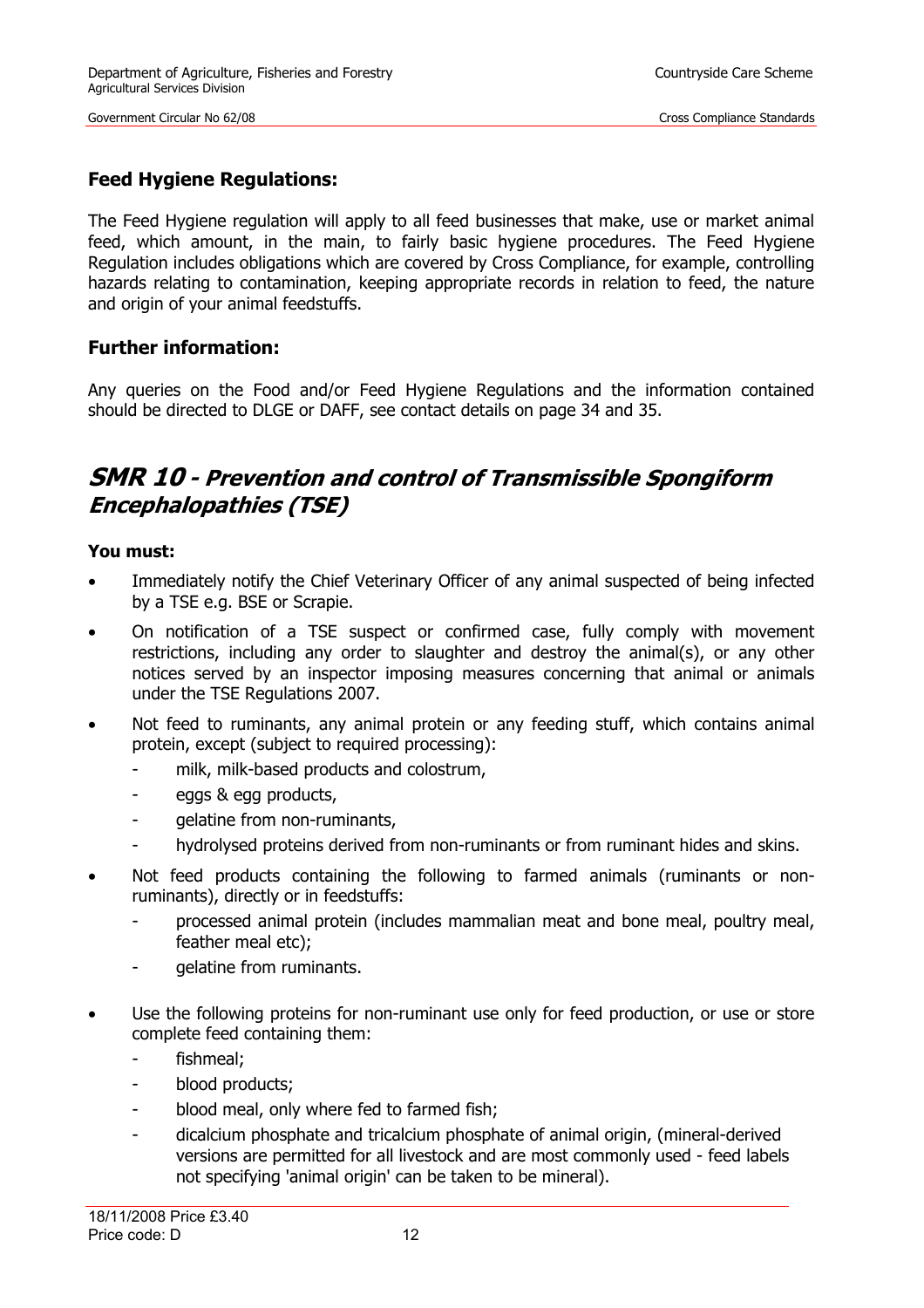and only use them where:

- authorised by DLGE to use derogated proteins to produce non-ruminant feed (e.g. on-farm mixers - authorisation is always required where ruminants are present);
- registered by DLGE to use derogated proteins to produce non-ruminant feed where no ruminants are present (e.g. on-farm mixers).
- registered by DLGE to use feed products containing derogated proteins on premises where ruminants are present.

The registration referred to in the final bullet will require farmers to confirm adequate on-farm measures, including storage and feeding arrangements, to ensure that feed containing derogated proteins are not fed to ruminants and kept adequately separated from ruminant feed. Following registration, a DAFF Animal Health Division inspection will confirm permission to use such products on the premises in line with EU requirements.

### <span id="page-12-0"></span>**SMR 11 - Control of Foot and Mouth Disease**

You must notify the Chief Veterinary Officer if you know or suspect that an animal or carcass in your possession or under your charge is infected with foot and mouth disease.

You must keep animals infected with foot-and-mouth disease or animals suspected of being infected, away from places where other animals of susceptible species are at risk of infection or contamination.

### <span id="page-12-1"></span>**SMR 12 - Control of certain animal diseases**

You must notify the Chief Veterinary Officer if you know or suspect that an animal or carcass is infected with any of the following diseases or any other notifiable disease:

Rinderpest, peste des petits ruminants, swine vesicular disease, epizootic haemorrhagic disease of deer, sheep and goat pox (capripox), vesicular stomatitis, lumpy skin disease and rift valley fever.

Information and advice can be obtained from the Animal Health Division on 685844.

### <span id="page-12-2"></span>**SMR 13 - Control of Bluetongue**

You must notify the Chief Veterinary Officer if you know or suspect that an animal or carcass is infected with Bluetongue.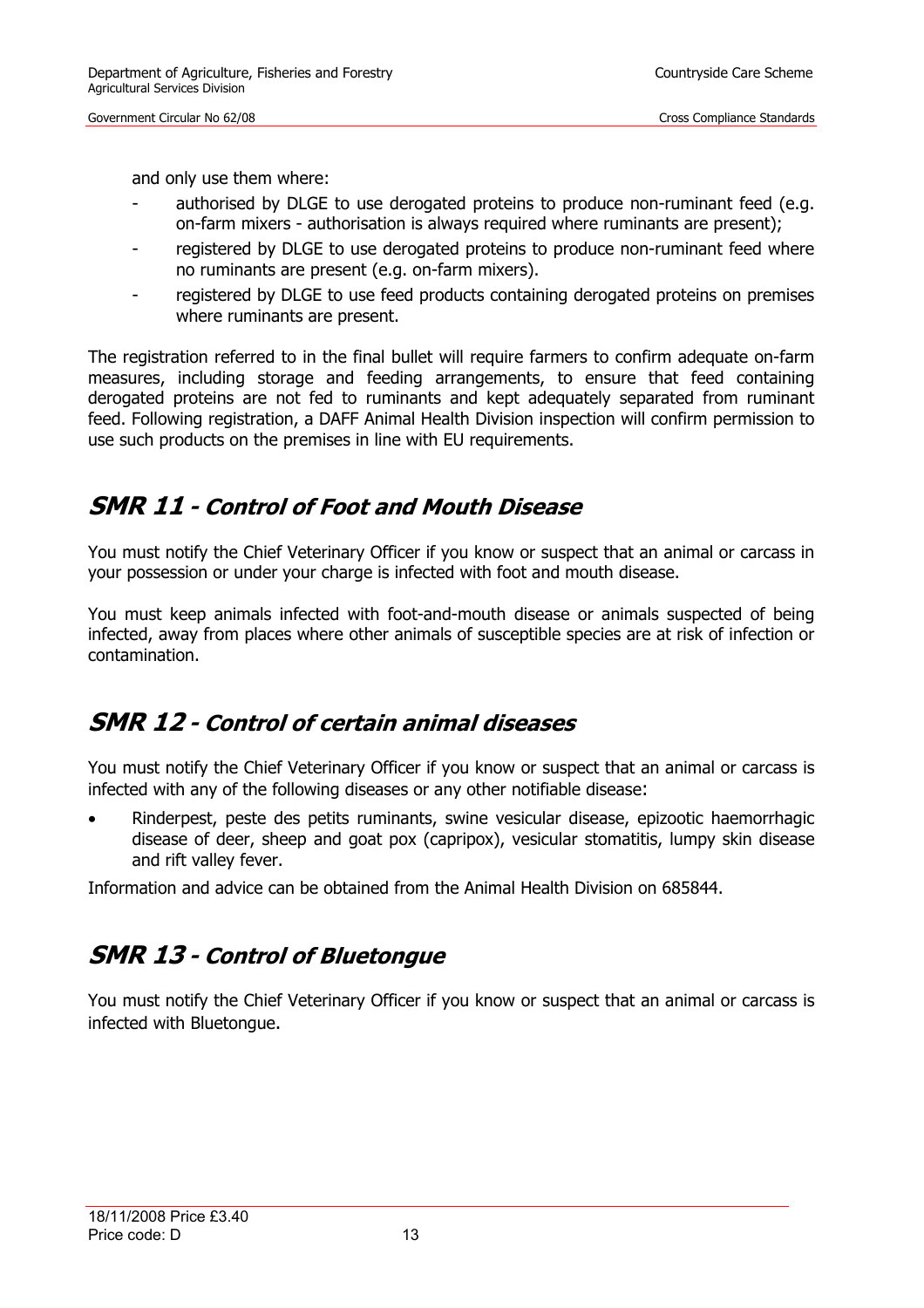### <span id="page-13-0"></span>**SMR 14 - Welfare of farmed animals**

You are required to comply with relevant national legislation, the Welfare of Farmed Animals Order 2002 [as amended].

Further information on your legal obligations and advice on animal husbandry can be found in the DAFF Codes of Recommendations for the Welfare of Livestock, details of which can be downloaded from the Animal Health section of the DAFF website or obtained from the Animal Health Division, Rose House, Circular Road, Douglas IM1 1AZ.

You are required by law to ensure that whoever directly attends to the animals is familiar with the provisions of the relevant welfare code and can readily refer to them as necessary.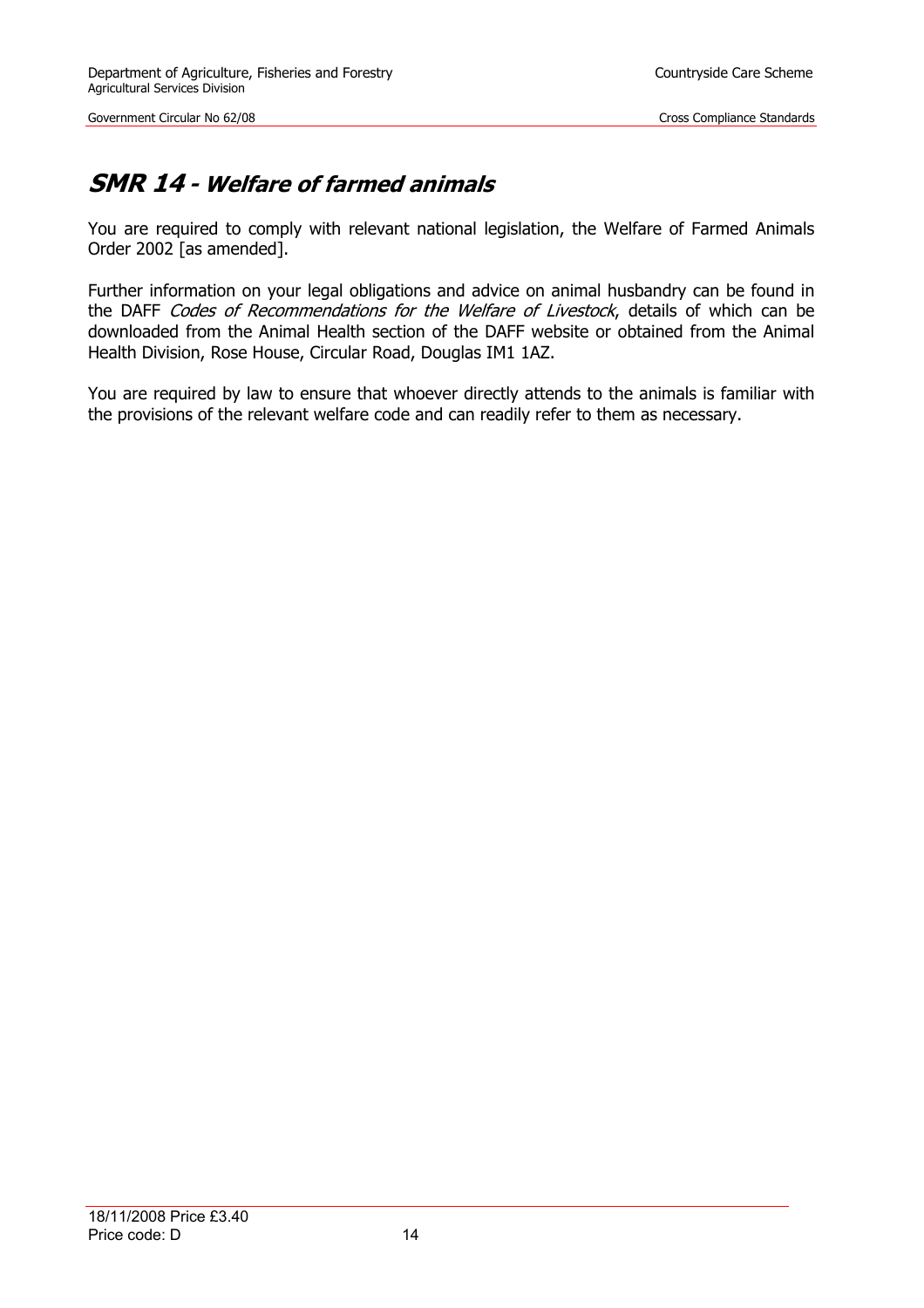## <span id="page-14-0"></span>**Standards of Good Agricultural and Environmental Condition**

Some of the Standards of Good Agricultural and Environmental Condition will only be relevant in certain environments — for example, standards relating to cultivation will not be relevant to upland rough grazing. For the most part, the relevance of particular measures to particular environments should be self-evident, but the 'guidance' sections aim to clarify the action necessary to comply with the standards.

The standards have been developed with regard both to ensuring that they are reasonable for land managers and to ensuring that we adequately safeguard the land in Good Agricultural and Environmental Condition (GAEC). In doing so we have:

- Followed existing codes of good practice (e.g. Good Farming Practice and the General Environmental Conditions for participants in Agri-environment Schemes) where these fit within the prescribed European framework;
- Incorporated standards of management which we believe most farmers would regard as reasonable good practice; and
- Used the framework flexibly so that we do not artificially constrain changes in land use and land condition where these are environmentally benign.

The Standards of Good Agricultural and Environmental Condition of agricultural land are intended to be as comprehensible as possible. We recognise, however, that land managers may wish to take advice from DAFF on whether their current practice fits within Cross Compliance standards.

### **Standards to reduce soil erosion**

Management behaviour is a key factor in minimising soil erosion as soil erosion can:

- Cause damage to crops.
- Block waterways with silt and contaminate them with soil nutrients.
- Cause public nuisance through soil deposition on roads.
- Lead to gradual loss of top soil.
- Damage aquatic life and diminish water quality.
- Cause damage to archaeological heritage sites.

Reducing the risk of soil erosion can be achieved by following the appropriate GAEC requirements.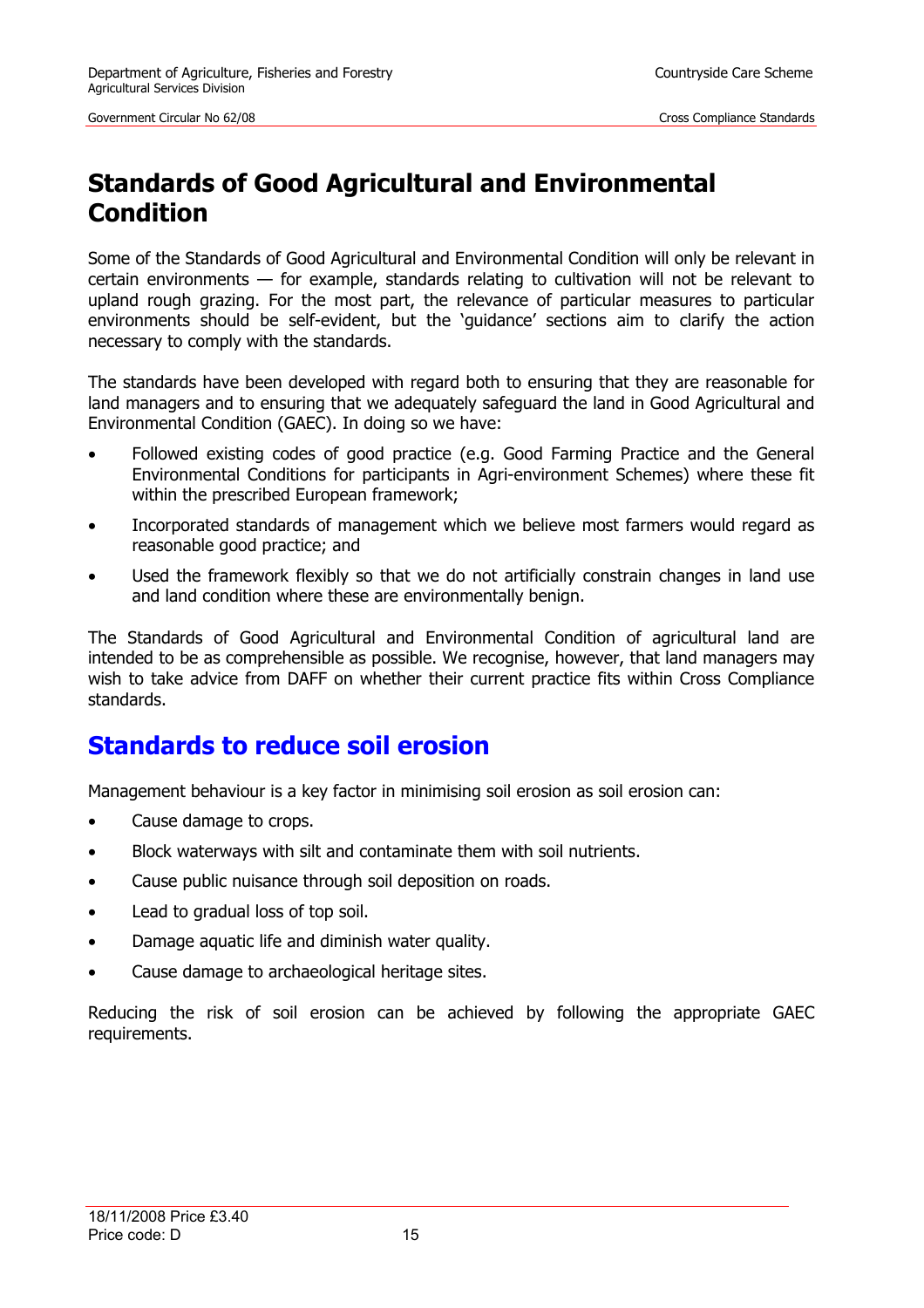### <span id="page-15-0"></span>**Standard 1 - Post-harvest management of land**

#### **Requirement**

Over winter, all previously cropped land must, where post harvest conditions allow, have either crop, grass or stubble cover; or have a ploughed or roughly cultivated surface. Fine seedbeds must only be created very close to sowing.

#### **Guidance**

A roughly cultivated surface is a surface created by the use of discs or tines (or equivalent machinery).

For the purpose of this Standard, winter is the period that begins on the day after harvest and ends on the last day of February in the following year.

Cultivating land and planting crops before the end of the winter period e.g. growing early potatoes is allowed under this measure, provided the prevailing agronomic or weather conditions and the condition of the soil are favourable.

Turfing operations are likely to leave a fine soil surface which will be prone to erosion. Where turfing occurs, there must either be crop, grass or stubble cover, or a ploughed or roughly cultivated surface created, as soon as practical after the turf is lifted.

Field operations should be carried out under favourable weather conditions especially in late autumn and early spring.

#### **Benefits:**

- Crop cover, retention of stubbles or a roughly cultivated surface can significantly reduce the risk of erosion, siltation of drains and nutrient loss to streams and ditches.
- The risk of soil erosion is reduced.
- Nutrient leaching is reduced.
- Soil structure is improved/maintained.

### <span id="page-15-1"></span>**Standard 2 - Wind erosion**

#### **Requirements**

In areas prone to wind erosion you must take reasonable steps to reduce the risk of soil loss in the spring by maintaining a crop cover, using coarse seedbeds, shelter belts, nurse crops, or take other appropriate measures that have an equivalent effect.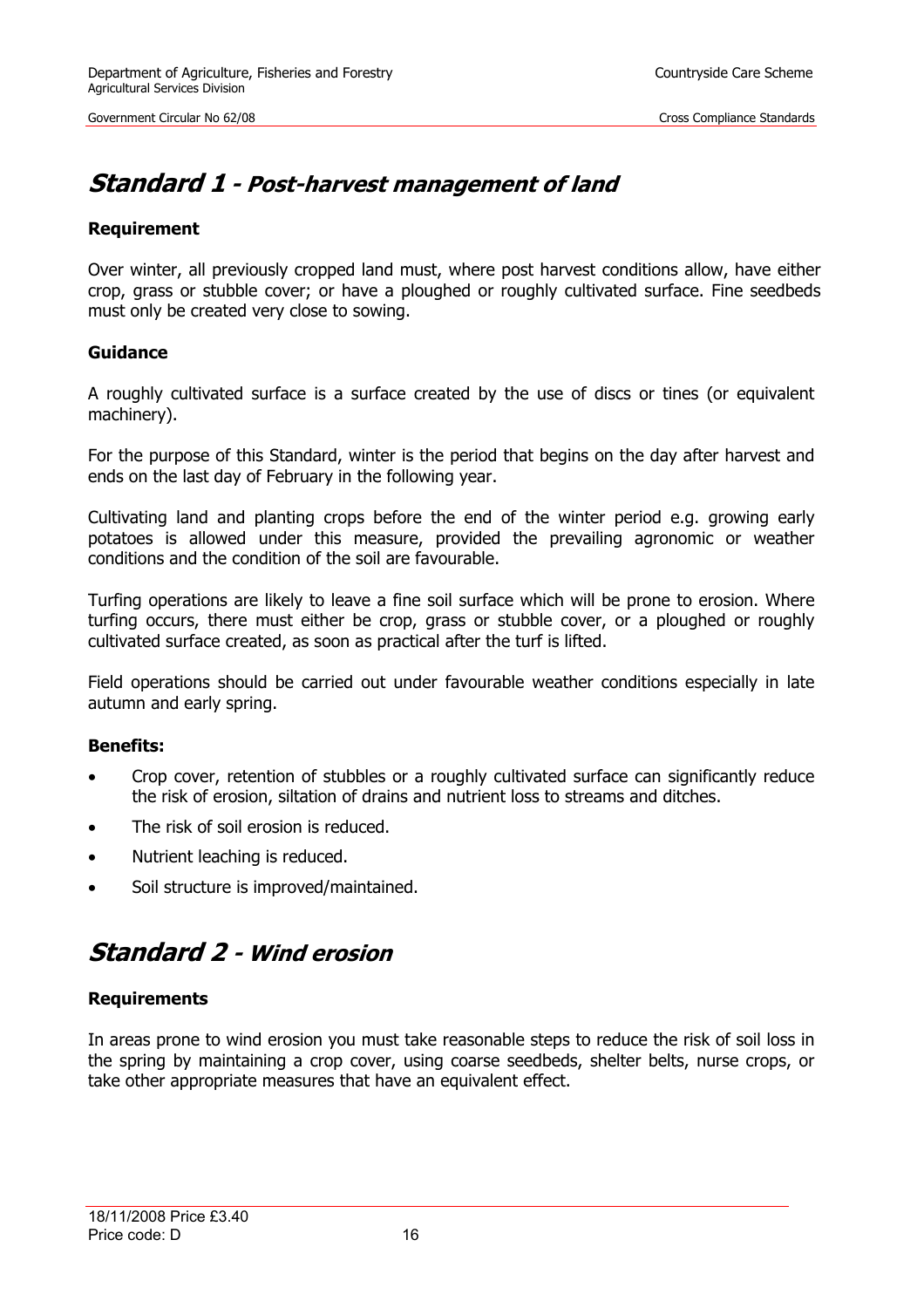#### **Guidance**

You should apply all or some of these measures if there is a risk of soil erosion by the wind. You should consider using minimum cultivation techniques and mulches. In addition, using a Cambridge roller instead of a flat roller could help to reduce wind blow.

#### **Benefits:**

- Soil erosion is reduced.
- Soil fertility is maintained.
- Soils maintain structure.
- Soil fertility and rooting depth is maintained.
- Avoids the need to re-sow crops, saves money and later sowing usually results in reduced yields.

## <span id="page-16-0"></span>**Standard 3 - Soil capping**

#### **Requirement**

On sites where capping is a problem, you must form a coarse seedbed or break any cap that forms, to avoid erosion.

#### **Guidance**

A capped surface is the result of soil particles running together when wet and drying out to form a crust. This is more likely in fine sandy and silty soils and results in water infiltration being reduced to the extent where there is an observable run-off, the formation of rills and gullies and/or soil deposition at the sides of fields, on roads or in watercourses and ditches.

As well as increasing the risk of erosion, capping can lead to poor crop establishment and reduced yields.

When the soil dries out the cap can be broken by light harrowing or the use of a Cambridge roller.

#### **Benefits:**

- Free draining well structured soils improve crop performance.
- Soil remains free draining therefore reducing the risk of flooding and the loss of soil particles.
- Reduces the risk of capping.
- Soil fertility and rooting depth is maintained.
- Avoiding the need to re-sow crops saves money and later sowing usually results in reduced yields.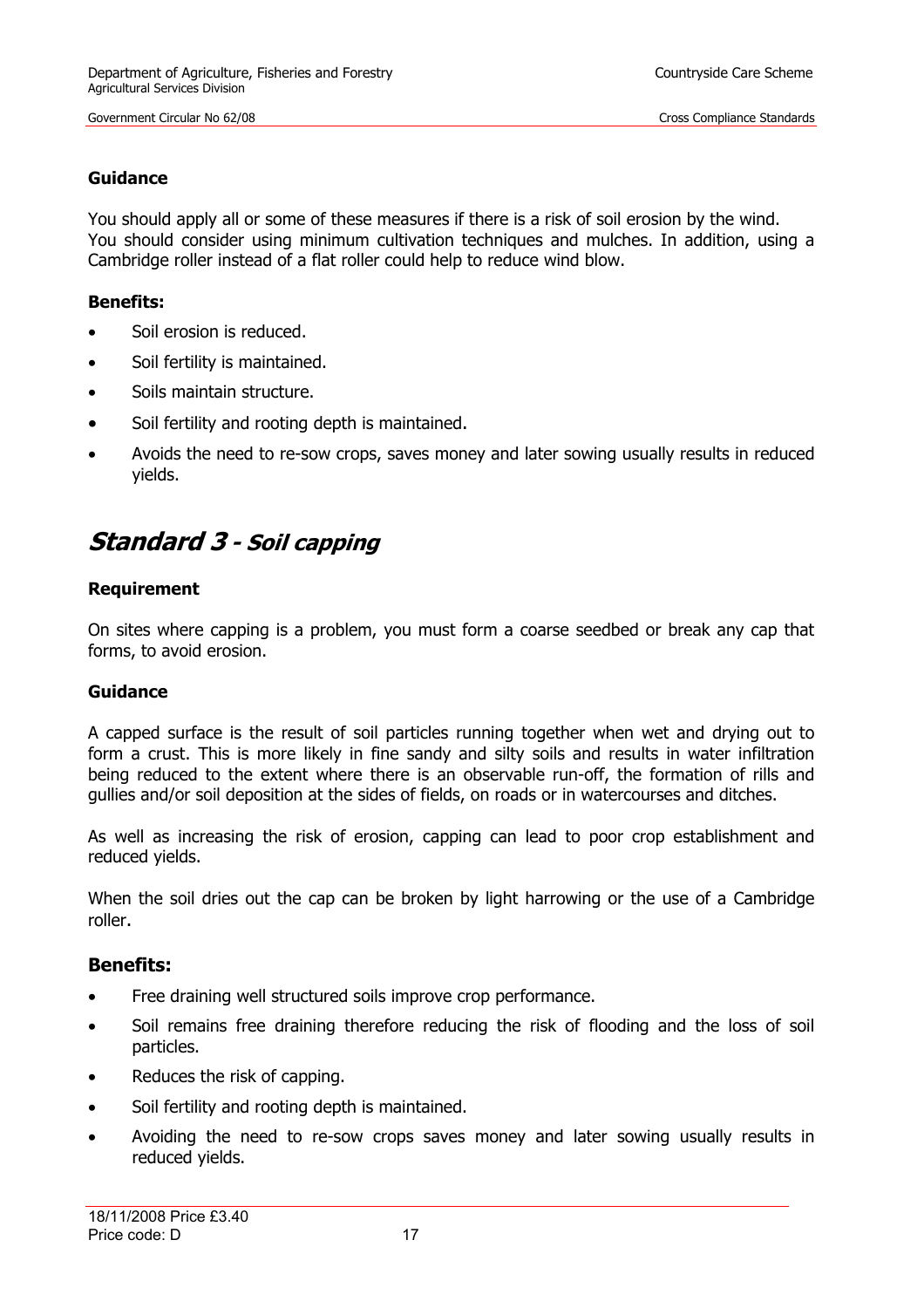## **Standards to maintain soil structure**

Soils can be physically damaged, perhaps irreversibly, by livestock trampling, compaction, topsoil removal and erosion.

Compaction of both topsoil and subsoil can seriously damage overall structure, restrict root growth and reduce the air and water carrying capacity of the land. Physical damage to the soil can be reduced or even avoided completely by taking appropriate steps.

Soil compaction can be seen in various forms e.g. water standing in tramlines would indicate capping or compaction of the soil, pools of water on headlands and areas of high machinery traffic would indicate compaction. Heavy poaching around feeders would also suggest damage to the soil structure by smearing and compaction.

Sustainable soil management can be achieved by following the appropriate GAEC requirements.

### <span id="page-17-0"></span>**Standard 4 - Waterlogged soils**

#### **Requirements**

You must not carry out (or allow) any mechanical field operations on an area of waterlogged soil unless exceptions apply.

#### **Guidance**

Mechanical field operations includes any harvesting, cultivation or spreading operations, including those for manures or slurry, and all other vehicle activity; and normal common-sense definitions of 'waterlogged' apply.

You must not carry out (or allow) any mechanical field operations on an area of water-logged soil unless one or more of the following exceptions applies:

- The area of waterlogged soil subject to mechanical operations is within 20 metres of a gateway or other access point and access is required to an area of land that is not waterlogged.
- The area is an established track to land that is not waterlogged.
- Mechanical operations are necessary to improve the drainage of the land.
- Mechanical operations are necessary for the safety of humans or animal welfare.
- It is essential to harvest a crop to meet contractual deadlines, or where the quality of the produce would deteriorate if not harvested / lifted.

Saturation is indicated by the appearance of water from the soil when pressure is applied e.g. from the equivalent of a footprint.

Low ground pressure tyres or dual wheels should be used when necessary.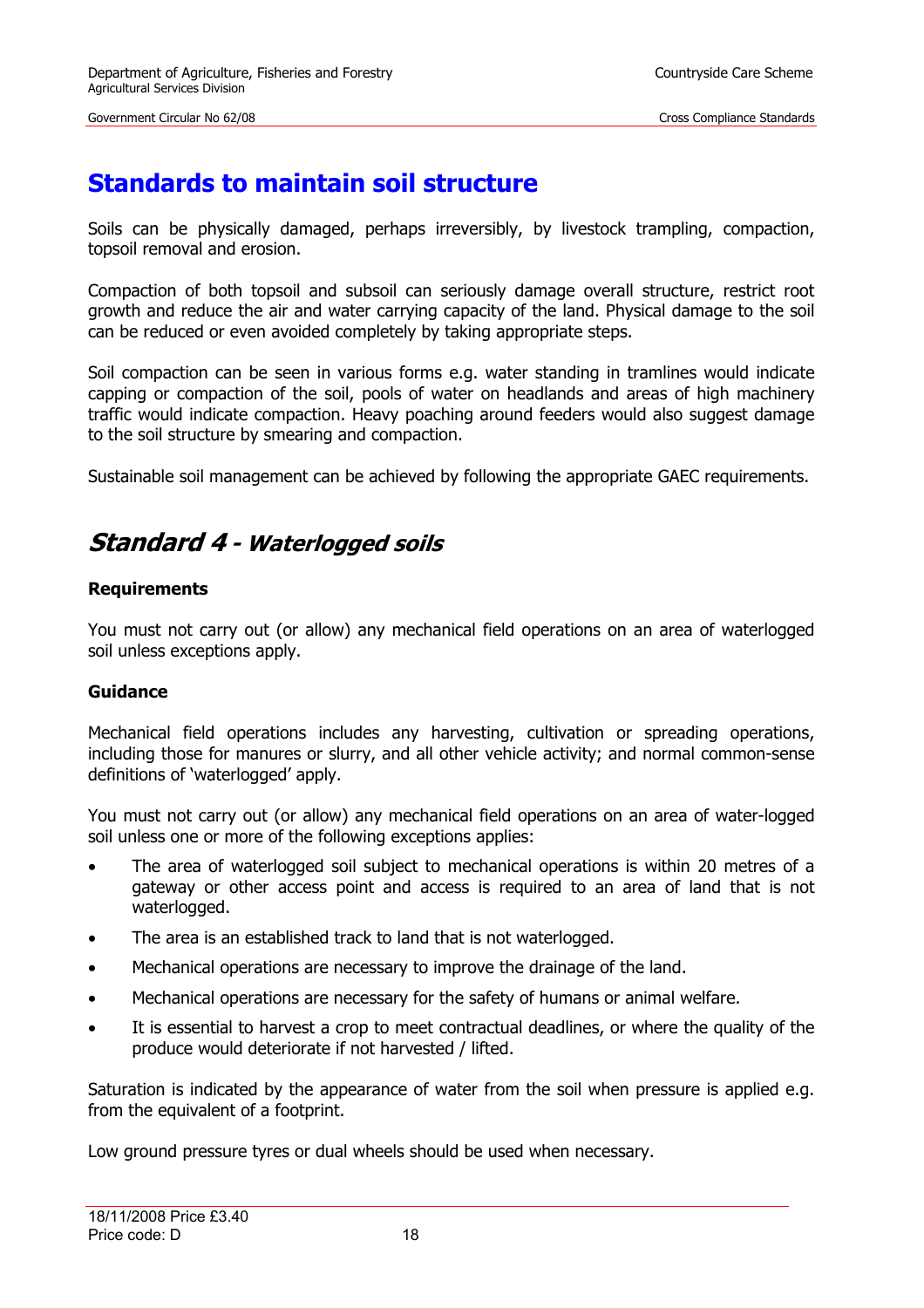The repeated use of power driven cultivation equipment, especially when the soil is wet, should be avoided.

#### **Benefits:**

- Soil structure is maintained.
- Free draining well structured soils produce higher yields.
- The availability of plant nutrients is greater on soils showing good structure and the possibility of run off and pollution is reduced.
- Extra cultivations which may be needed to level out the soil are avoided.
- Flooding risks are reduced by avoiding erosion.
- Soil fertility and rooting depth is maintained.
- Avoiding the need to re-sow crops saves money and later sowing usually results in reduced yields.

### <span id="page-18-0"></span>**Standard 5 - Burning of crop residues**

#### **Requirements**

Prior approval must be sought from DAFF before burning these residues: cereal straw, cereal stubble, residues of oilseed rape, residues of field beans harvested dry or residues of peas harvested dry

#### **Guidance**

You must not burn any of these crop residues unless the burning is for:

- Education or research;
- Disease control;
- The elimination of plant pests where a notice has been served under the Plant Health (Isle of Man) Order 1999; or
- The disposal of straw stack remains or broken bales.

Any farmer with a need to burn crop residue must gain permission from DAFF and must have a sound agricultural requirement. Further information can be obtained from DAFF, see contact details on page 34 and 35.

#### **Benefits:**

- Air pollution is reduced.
- Soil organic matter is retained.
- Reduced risk of damage / destruction to neighbouring crops and habitats.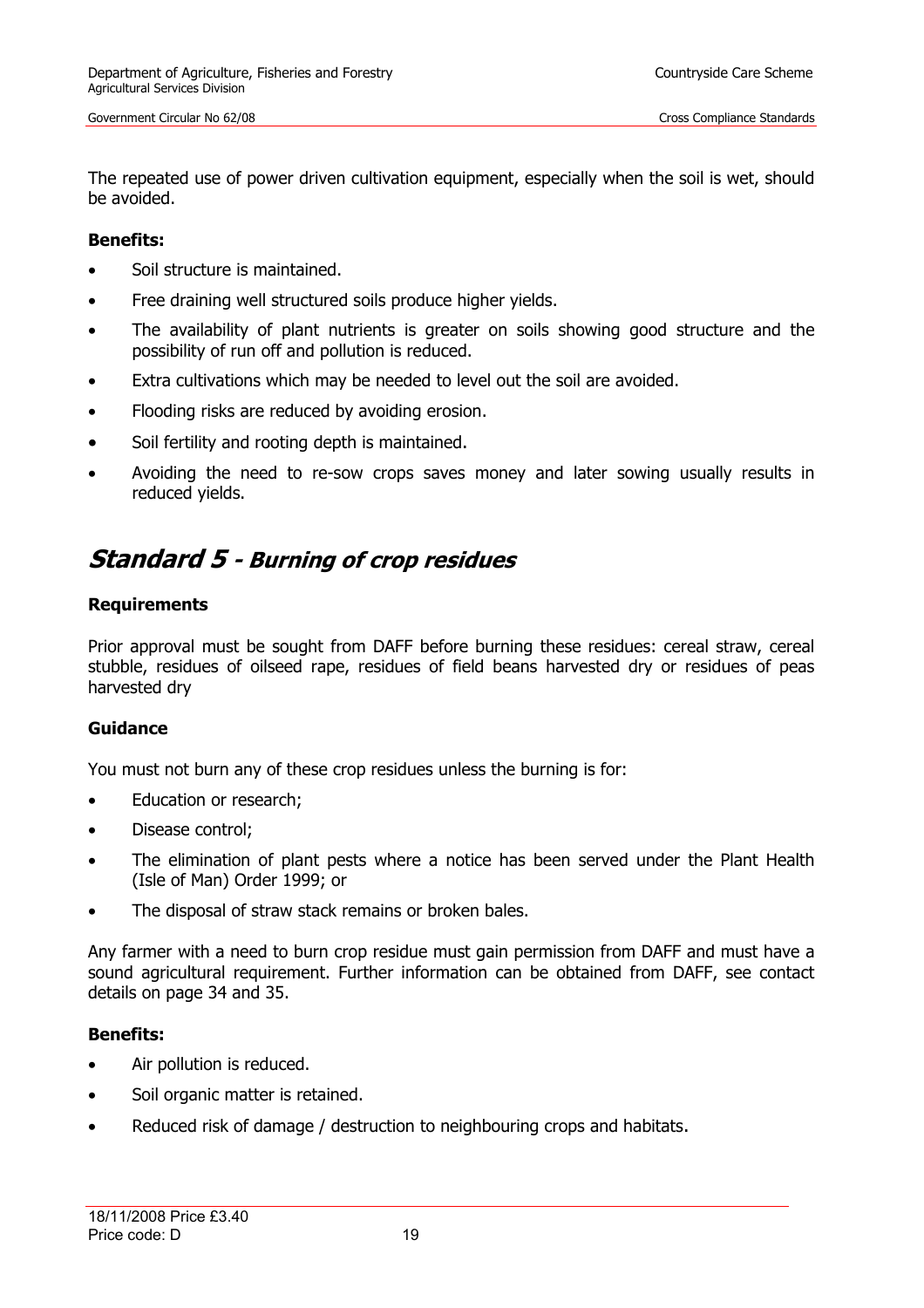## <span id="page-19-0"></span>**Standard 6 - The Heath Burning Code**

#### **Requirements**

You must follow the latest edition of The Heath Burning Code on Registered Heath (available from DAFF) and follow the Heath Burning Code guidelines as best practice elsewhere.

#### **Guidance**

Guidance can be found in the 'Heath Burning Code' issued by DAFF Forestry, Amenity and Lands Division, see contact details on page 34 and 35. Burning of Registered Heath is only allowed between  $1<sup>st</sup>$  of September and  $15<sup>th</sup>$  of March, except by special agreement with DAFF.

Before burning:

- Identify areas that are exempt from burning such as sites used for nesting by legally protected birds of prey;
- Produce a plan of where and how burning will be carried out;
- Ensure that staff are adequately trained and that emergency plans are in place.

Once all preparatory work has been completed:

- Avoid burning when it is too dry when the moss and plant litter on the ground surface has completely dried out;
- Avoid burning uphill on steep slopes;
- Avoid burning on blanket bogs, in exposed areas or in areas with thin soils;
- Consult with DAFF as necessary, if protected species are present in an ASSI or other protected designation.

#### **Benefits**

- Compliance with the Heath Burning Code including guidance on the statutory controls on heather burning will help to avoid extensive erosion on steep sites through burning.
- Periodic burning of heather and grass can be advantageous for agriculture and wildlife conservation but it can be dangerous to those involved and to others if it is not carried out correctly and responsibly. Protected species and habitats can be harmed significantly by improperly controlled heather burning.
- Well managed hill lands that contain a mosaic of heathers at different growth stages adds to an attractive environment both visually and ecologically for the benefit of users of the countryside and wildlife alike.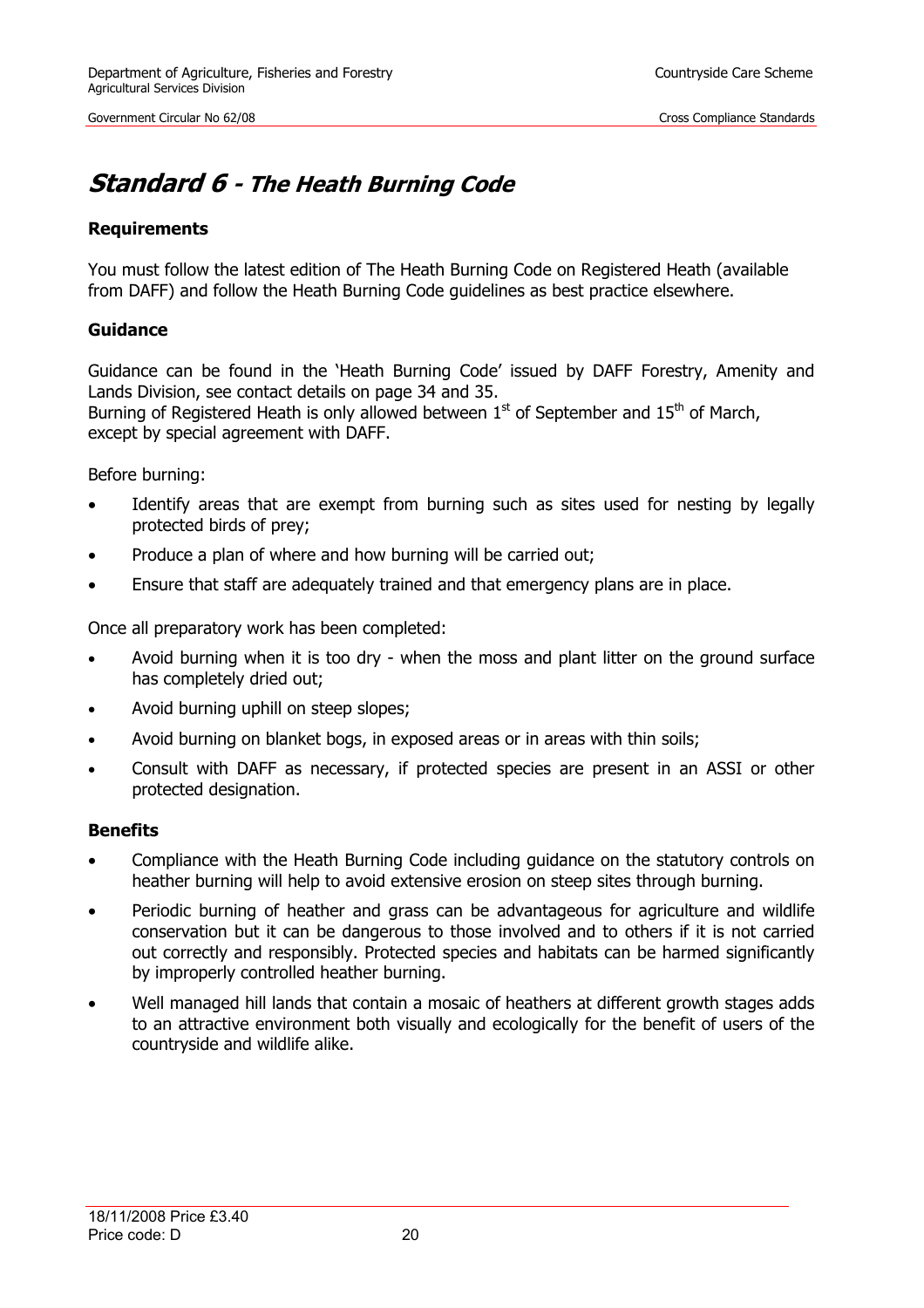### <span id="page-20-0"></span>**Standard 7 - Erosion caused by livestock**

#### **Requirement**

You should prevent the erosion of land and in particular banks of watercourses, at watering points and feeding areas from overgrazing, heavy trampling or heavy poaching by livestock.

Where erosion occurs, action should be taken to rectify the problem anytime during the growing season in the calendar year that follows the date that the problem has occurred. This may involve, for example, reducing stock numbers or removing stock altogether for a period of time.

Where erosion is identified, by DAFF or the farmer, a management regime to deal with the erosion must be approved by DAFF and observed on the site in question.

#### **Guidance**

This condition does not apply to areas that are within 10 metres of a gateway and 3 metres of farm tracks necessarily used during wet-periods. However, every effort should be made to minimise any effect of soil erosion. For example, in severe weather conditions, consideration should be given to the use of an alternative gateway.

Livestock should be managed appropriately according to ground and climate conditions to ensure soil erosion does not occur. Remove livestock from any area which starts to show signs of severe trampling or poaching. Some areas of watercourses that are prone to erosion by livestock may need fencing off.

Areas of conservation interest should not be used for feeding sites.

Sacrificial feeding areas may be more desirable on improved grassland/arable land provided that the risk of soil erosion is very low.

When supplementary feeding outdoors, it is preferable to rotate feeding sites and make sure feed rings are suitably positioned, in other words well away from water courses and not on ground sloping towards a watercourse.

Grazed forage cropped fields, e.g. stubble turnips or kale that has been grazed to destruction should be ploughed or sown as soon as ground conditions allow.

On peaty soils this action will need to be taken earlier than on other soils due to the fragile nature and increased susceptibility of the soil to erosion.

Where action involves works that may affect a watercourse (whether or not designated as a 'Main River'), e.g. riverbank engineering/protection; installation of bridges and pipes, consent must be sought from the Department of Transport (DoT) Land Drainage Section. Consent must also be sought from DoT Land Drainage Section before constructing anything or planting trees/shrubs within 30' either side of a watercourse designated a 'Main River' under the Land Drainage Act 1934.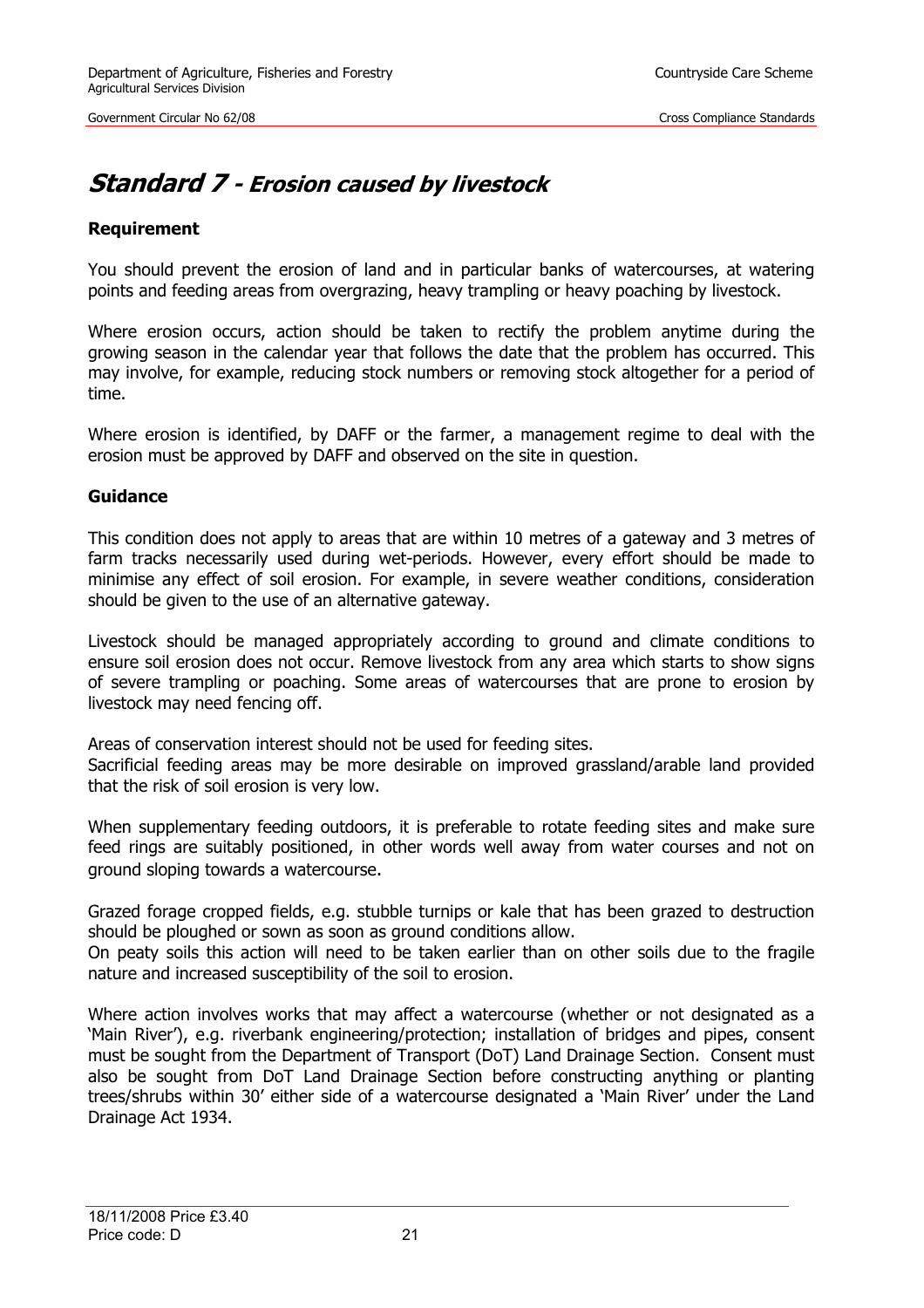'Water course' includes all rivers, streams, ditches, open drains, cuts, culverts, dykes, sluices, sewers (other than sewers under the control of a local authority) and passages through which water flows.

#### **Benefits**

- Flooding risks are reduced by avoiding erosion.
- Avoiding the need to re sow grass swards saves money and later sowing usually results in reduced yields and performance.
- Extra cultivations which may be needed to level out the soil are avoided.
- Soil fertility and rooting depth is maintained.
- Soil structure is maintained.
- The risk of damage to the freshwater environment through sedimentation is minimised.

### **Standards to maintain soil organic matter**

Maintaining soil organic matter in the topsoil influences its physical, chemical and biological properties, particularly its ease of cultivation, water retention capacity and nutrient availability to plants. If the level of organic matter falls, it can restrict the soil's ability to support plant growth. Conditions to maintain soil organic matter levels can be achieved by following the appropriate GAEC requirements.

### **Standard 8 - Arable crop rotation standards**

#### **Requirements**

On Arable Land:

- Use suitable break crops in an arable rotation; and/or
- Optimise the use of organic materials by basing the rate of application on soil and crop needs.
- Where you do not use break crops a record must be kept for 5 years of organic materials and the quantities applied to arable land.

#### **Guidance**

Cultivation increases the rate of decomposition of organic matter. Therefore, organic matter levels are most likely to fall under continuous cropping where there is little return of plant residues or animal manures.

Adding manures, incorporating crop residues or sowing out in grass can increase the levels of organic matter.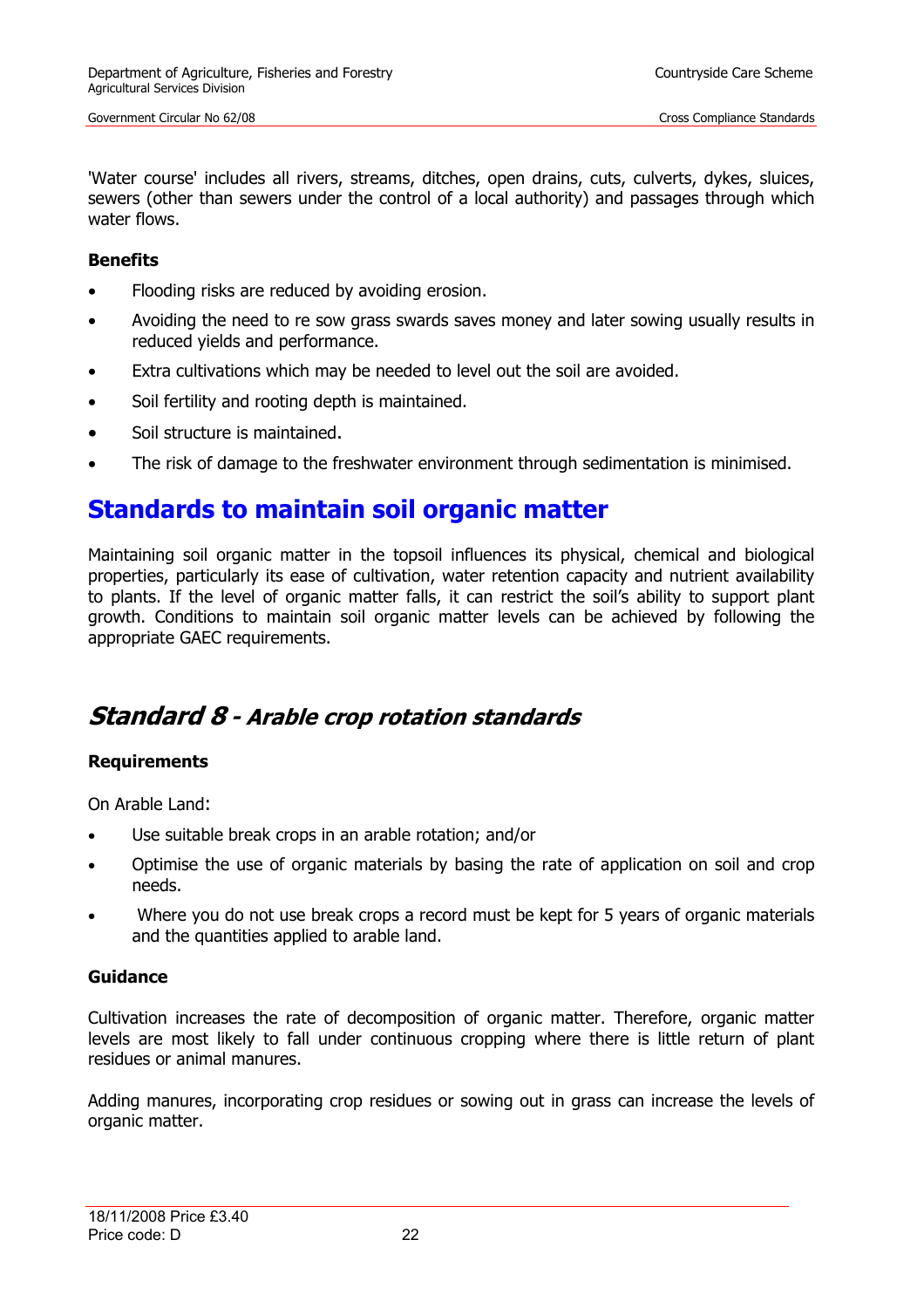Where organic manure is applied, the spreading rate should be matched to the nutrient requirement of the crop and the needs of the planned crop rotation.

Where straw is to be incorporated, it should be done evenly, and it should be chopped. Where it is chosen to introduce a rotation then typically the proportion of your acreage required to be in a rotation would be 16%, which is a one year in six rotation.

#### **Benefits**

- The organic matter of soil is a key indicator of soil quality. It is a food supply and habitat for micro organisms, maintains soil structure, holds and recycles nutrients.
- It also retains pesticides such as sheep dip and other chemicals allowing some to be broken down biologically.
- If levels of organic matter fall, it can restrict the soil's ability to support plant growth.
- Land that is continually cropped may be at risk from the loss of soil organic matter. Adding animal manures, incorporating crop residues or sowing out in grass can increase the levels of organic matter.

### <span id="page-22-0"></span>**Standard 9 - Arable stubble management**

#### **Requirements**

All organic manures applied to stubble must be done in such a way as to minimise the risk of pollution. Please refer to **SMR 3 - protection of groundwater and surface water against pollution.**

Use correctly sited field middens to reduce the risk of pollution.

#### **Guidance**

The Code of Good Agricultural Practice for the Protection of Water gives further guidance on the use of livestock manures and siting of middens.

#### **Benefits**

- Well timed incorporation of livestock manures can help to maintain soil organic matter and guard against nutrient loss and minimise environmental pollution.
- Timely incorporation of manures and slurry can reduce fertiliser use and help in matching those requirements to plant needs.
- The use of correctly sited field middens provides an inexpensive storage means that reduce potential nutrient loss and minimise environmental pollution.

### **Standards of Minimum Levels of Maintenance**

Many of the wildlife areas, birds and other animals on the Isle of Man are dependant on grazing livestock, field boundaries and other species rich semi-natural habitats, all of which contribute to both the landscape character and the wildlife value of the Isle of Man. Archaeological features also provide a link to the past within the countryside.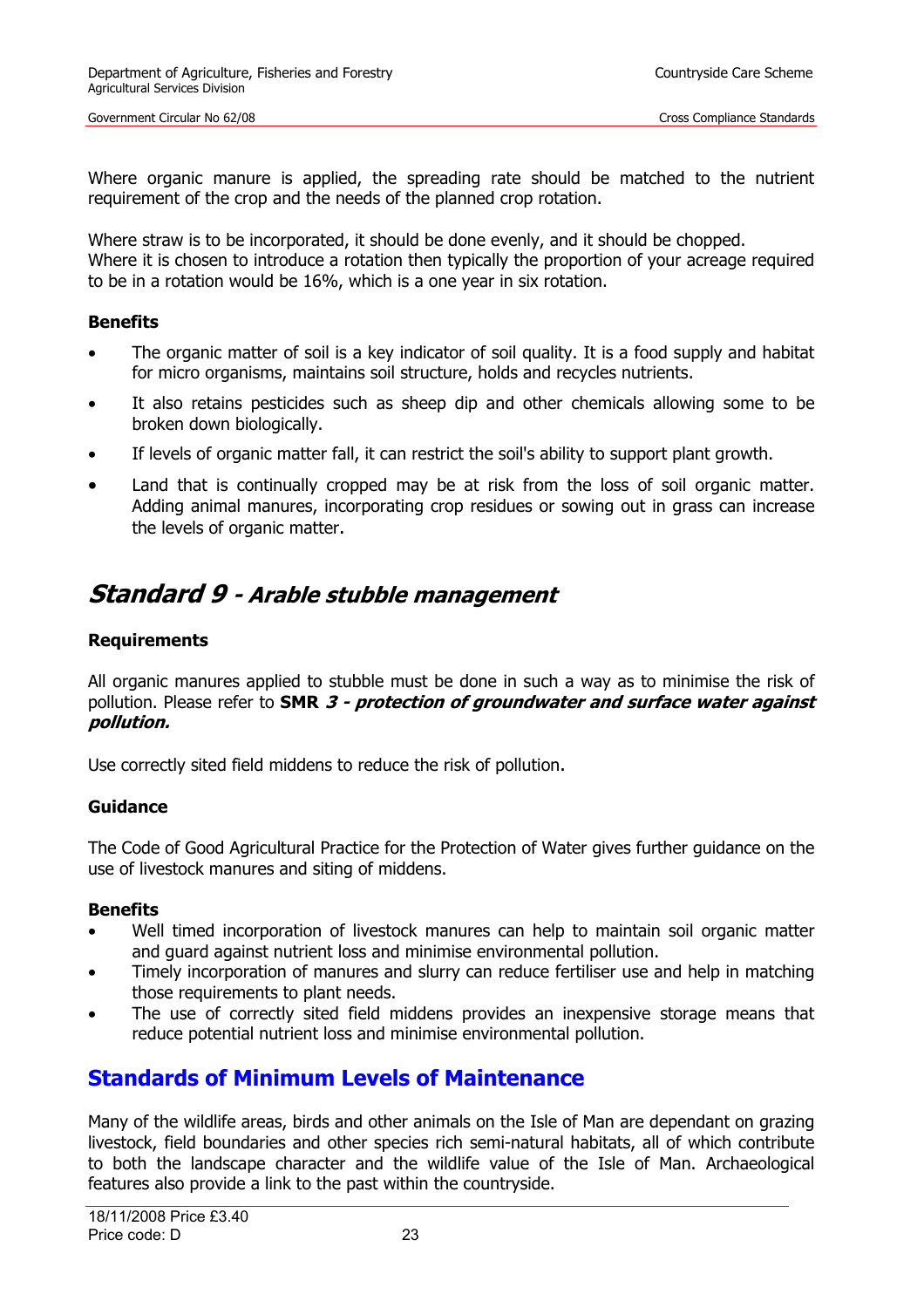Due to the variations in conditions that occur in the Isle of Man, land managers are required to manage the land according to land type and climatic conditions specific to the land that will ensure the history, character, wildlife and agricultural production capability is maintained. Following the appropriate GAEC requirements, the minimum levels of maintenance required can be achieved.

### <span id="page-23-0"></span>**Standard 10 - Undergrazing**

#### **Requirements**

Land abandonment is not permitted under Cross-Compliance.

You must use appropriate grazing or cutting management (for the purposes of harvesting livestock feed) to avoid undergrazing to a level where the growth of scrub or coarse vegetation is detrimental to the environmental or agricultural interest in the field.

 The land must be capable of returning to agricultural production anytime during the growing season in the following calendar year. Land must be able to be grazed by livestock or mowed/cut using a tractor.

Under-grazing or encroachment of scrub will only be permitted where it is required for environmental benefit, for example, as part of an Agri-environment Scheme.

Avoid infestation by species such as Gorse, Giant Hogweed, Japanese Knotweed, Himalayan Balsam and injurious weeds. Injurious weeds include all weeds listed under Weeds Act of 1957.

#### **Guidance**

Undergrazing may be identified as allowing the growth, quality or species composition of grazed vegetation to deteriorate significantly through the lack of, or insufficient grazing management. Invasive scrub such as Rhododendron, Gorse, Giant Hogweed, Japanese Knotweed, Himalayan Balsam and/or other injurious weeds may take over the whole field, making it inaccessible for grazing livestock and impossible to cut the underlying grass sward.

Under grazing must be avoided by using appropriate grazing or cutting management (for the purposes of harvesting livestock feed), except where it is deemed necessary for environmental management, for:

- Areas of Special Scientific Interest.
- Agri-environment Scheme agreement.
- Section 30 Management agreements from DAFF (W&CD).

Control the spread of injurious weeds by cutting before they set seed. Injurious weeds can be treated with appropriate approved chemicals; spot spraying is recommended. Japanese Knotweed must not be cut as this enhances its ability to spread. Advice on appropriate control measures should be sought from DAFF.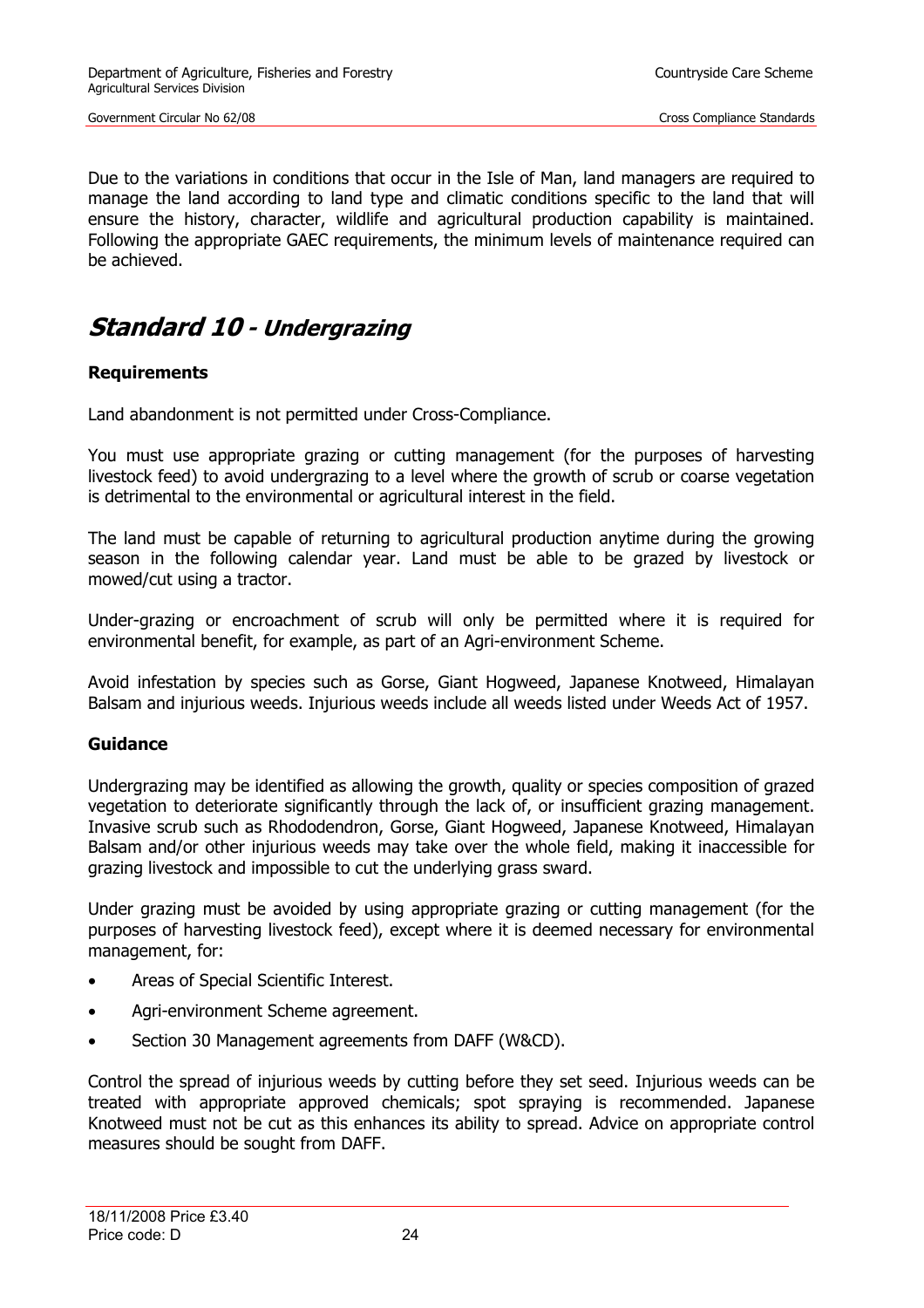Graze livestock in sufficient numbers to prevent land being taken over by, for example, Scrub or Bracken, but ensure livestock are not causing overgrazing. If your stock numbers decrease significantly, then your land may be at a greater risk from under grazing and you may need to increase grazing or cutting.

It is important to consult with DAFF (W&CD) where any land affected by under grazing forms part of an ASSI. Changes in stocking density in such areas require prior DAFF agreement. Support may be available for certain grazing regimes which are of conservation benefit.

Keep scrub encroachment from extending beyond current levels by grazing or cutting/mowing. Scrub should not be cut or burnt during the bird nesting season from 1 March to 31 August. Gorse can be controlled by cutting and treating stumps with an appropriate herbicide. Burning of Gorse is not recommended as this causes seed germination and leads to the further spread of new growth of Gorse.

If land is not being grazed, the land may need to be cut/mowed for the purposes of harvesting livestock feed at least once a year. In such a case, the cut material must only be of a level that allows the land to return to agricultural production in the following year.

#### **Benefits**

Many of the wildlife areas, birds and other animals in the Isle of Man are dependent on grazing livestock, particularly cattle. Continuing to graze and/or cut your grass will also avoid land being infested by weeds and/or scrub to such an extent that it could no longer be farmed.

### <span id="page-24-0"></span>**Standard 11 - Overgrazing**

#### **Requirements**

You must not overgraze with livestock in such numbers as to adversely affect the growth, structure or species composition of vegetation on the land. The only exception to this is where vegetation is normally grazed to destruction to a significant degree (e.g. grazed forage brassicas).

#### **Guidance**

Land will not be considered to be overgrazed provided the land is capable of returning to agricultural production anytime during the growing season in the following calendar year. Where overgrazing is as a result of an unexpected and unpredictable incursion of wild or feral animals (e.g. rabbits, geese) and it can be shown that appropriate action had been taken to deal with the problem, you will not be held accountable for overgrazing caused as a result of this infringement.

Where overgrazing is attributable to wild or feral animals you will be expected to provide evidence of the use of available control methods.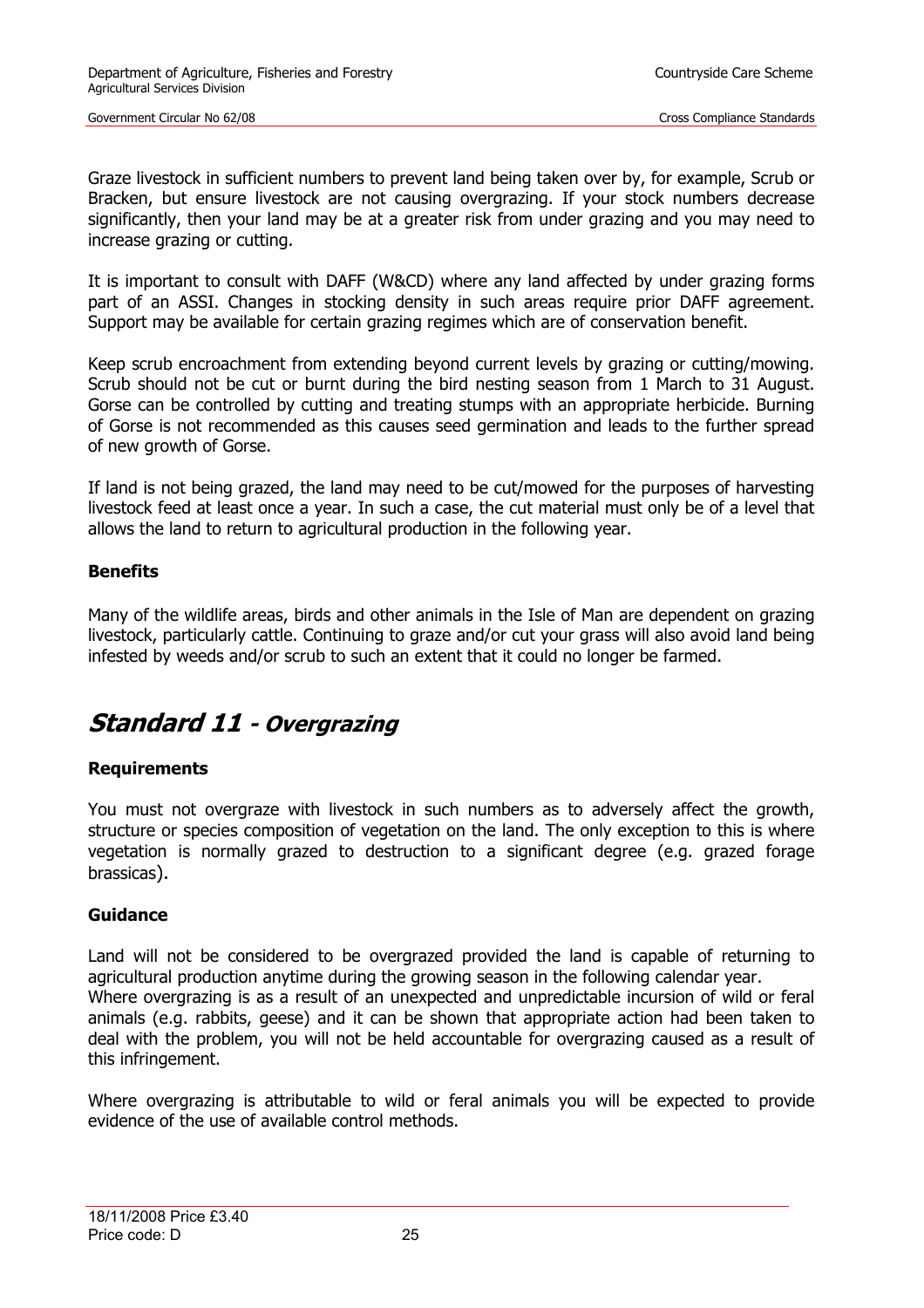Where overgrazing is identified a management regime to be observed on that site must be approved by DAFF.

It is important to consult DAFF (W&CD) where any land affected by overgrazing forms part of an ASSI or is part of an Agri-environment Scheme. Changes in stocking density in such areas may require DAFF (W&CD) agreement and may affect payments due under management agreements. Support may be available for certain grazing regimes which are of conservation benefit.

#### **The common indicators of overgrazing are:**

- Clear evidence due to grazing pressure that the growth, quality or species composition of the vegetation is deteriorating to a measurable extent e.g. signs of overgrazing include: vegetation chewed back to the previous year's growth; heavily trampled; absence of flowering; large bare patches of poached soil; a lack of regeneration; or visible damage to trees and saplings in woods.
- Evidence of poor condition of the vegetation combined with evidence of poor animal condition.
- Over-reliance on supplementary feed.

#### **Benefits:**

- Maintains habitats in good condition which benefits wildlife and stock.
- Maintaining adequate vegetation will help prevent soil erosion.
- Animal welfare and nutrition problems less likely to occur.

### <span id="page-25-0"></span>**Standard 12 - Supplementary feeding**

#### **Requirements**

Supplementary feeding sites must be managed to prevent land, and especially semi-natural vegetation, from excessive trampling, poaching or vehicle rutting to minimise soil erosion and to avoid run off to water ways.

Feeder locations must be situated more than 10 metres from watercourses.

You must not put supplementary feed on vegetation that is sensitive to poaching damage e.g. on wet areas and blanket bog and woodland.

You must rotate feed locations on a regular basis.

You must not leave surplus feed on the ground to rot.

On enclosed rough grazing you must feed loose hay rather than silage.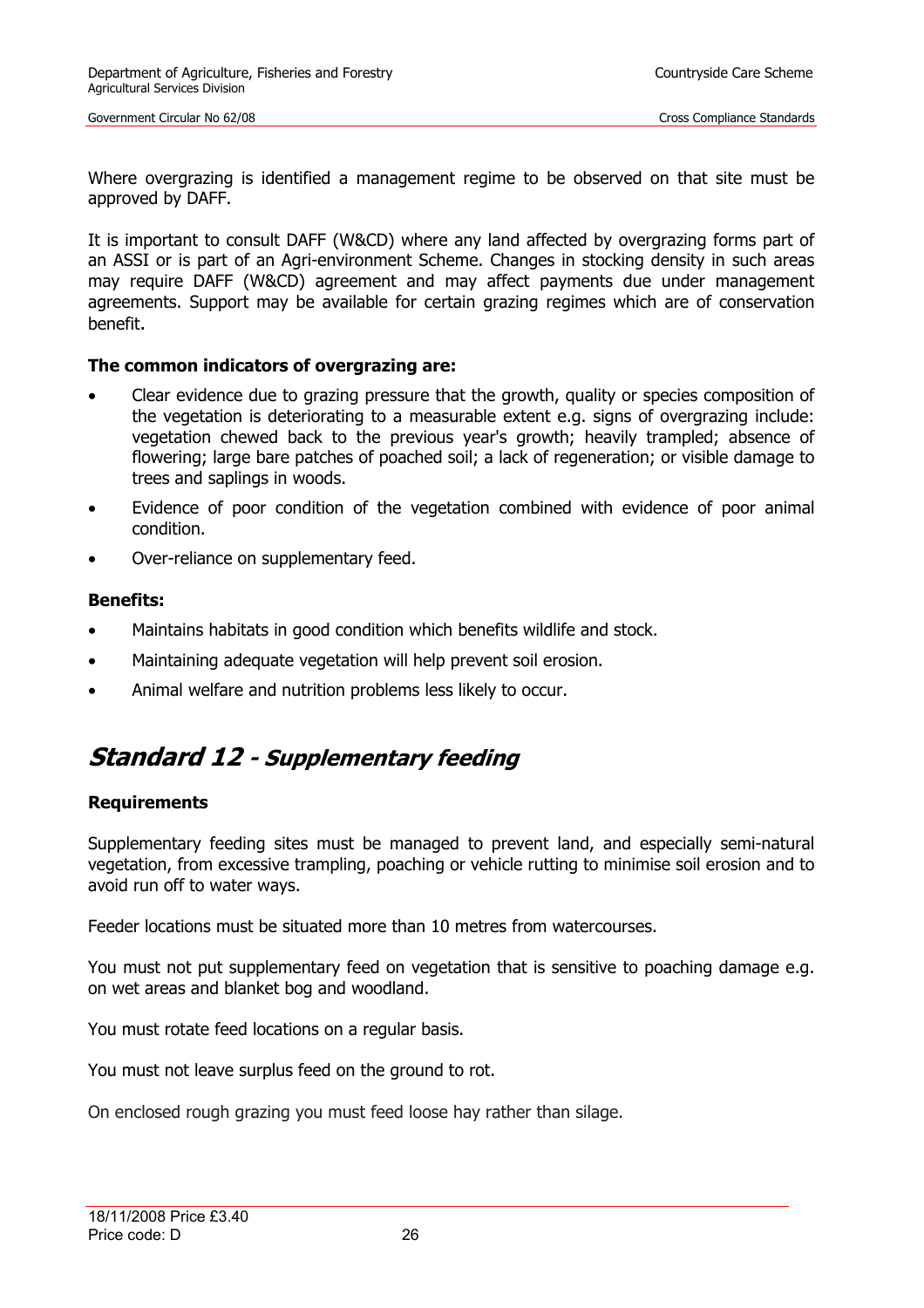#### **Guidance**

Supplementary feeding is a traditional part of stock management providing essential nutrients at certain times of the year and would include feed blocks, mineral licks, forage (hay, straw, silage, etc.) in ring feeders or feed trailers and creep feeders.

Where a management prescription has been set as part of an Agri-environment Scheme or other Management Agreement with DAFF (e.g. Section 30 agreements) you must not breach that prescription.

Severe poaching is defined as the cutting up of turf by the trampling of livestock to the destruction of the underlying vegetation leading to a predominately muddy surface.

'Water course' includes all rivers, streams, ditches, open drains, cuts, culverts, dykes, sluices, sewers (other than sewers under the control of a local authority) and passages through which water flows.

The grass/vegetation must be capable of returning to agricultural production anytime during the growing season in the following calendar year.

Exceptions from the above measure will only be permitted where it is necessary for the protection of animal welfare during periods of extreme weather conditions.

#### **Benefits**

- Vegetation will recover within a growing season, providing more livestock feed.
- Maintains habitats in good condition to the benefit of wildlife.
- Reduced risk of overgrazing.
- Reduced risk of poaching, damage to soil structure and soil erosion.

### <span id="page-26-0"></span>**Standard 13 - Landscape, litter, waste and scrap**

#### **Requirements**

Do not discard (or store) waste: plastic, paper, wood, timber, wire, fencing materials, feed containers, scrapped machinery or vehicles, building materials or any other litter, waste or scrap on agricultural land or in woodlands, ponds and other areas of habitat.

#### **Guidance**

Discarded machinery or vehicles (plus any other metal), old silage wrappings and old fencing materials pose a risk to animal welfare and can damage habitats and wildlife, as well as being unsightly and reducing the landscape value of the Isle of Man

Waste plastics, containers, paper and other wastes should be disposed of in an environmentally sound manner, and recycled where possible.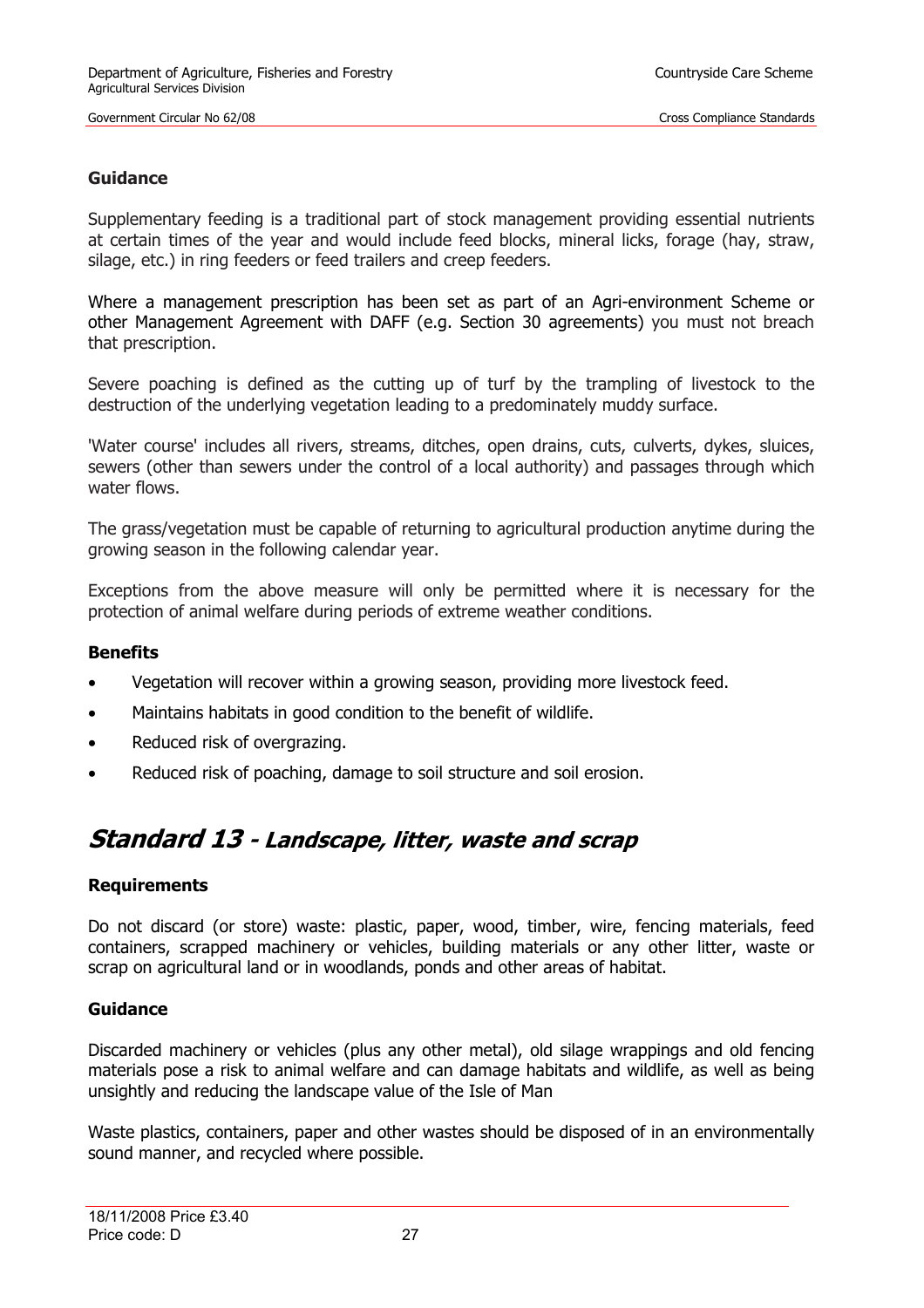Contact DLGE for further information on waste disposal and recycling, see contact details on page 34 and 35.

#### **Benefits**

- The scenic value of the Isle of Man is very important to everyone living in the Island, as well as visitors to the Island. The countryside is enjoyed and utilised by all.
- Waste, such as discarded farm machinery or vehicles, old silage wrappings, old fencing materials are unsightly and pose a risk to animal and human welfare and can damage habitats and wildlife.
- A tidy, safe and visually attractive countryside for everyone.

### <span id="page-27-0"></span>**Standard 14 - Protection of habitats, wildlife areas, nonproductive landscape features and archaeological sites**

#### **Requirements**

#### **You must:**

- Retain all semi-natural habitats (rough grazing, woodland, scrub, moorland, wetlands, species-rich grasslands), ponds, shelterbelts, trees protected under the Tree Preservation Act and archaeological features.
- Ensure that you have identified the location and extent of all recorded archaeological heritage sites on your land and that all (or any part of) are not demolished, destroyed, removed, damaged, altered, added to or flooded etc unless authorised by Manx National Heritage or any other appropriate body or an exceptional circumstance occurs. The Manx Museum and National Trust Act 1959-86 makes damage to such sites a criminal offence.
- Adhere to the Inland Fisheries Act 1976, and the Land Drainage Act 1934 when undertaking any works in or near watercourses.

#### **You must not:**

- Undertake new drainage works, ploughing, clearing, levelling, re-seeding or cultivations on uncultivated land or semi-natural habitats without prior written approval from DAFF. New drainage work requires permission from DoT Drainage Division.
- Allow the deterioration of non-productive landscape features which are part of the agricultural unit, such as shelter belts, copses and ponds.
- Cut down, wilfully damage or destroy, uproot or prune a tree registered under the Tree Preservation Act 1993, without the written consent of DAFF.
- Introduce, keep or grow Genetically Modified Organisms.
- Injure, alter, damage, remove or destroy any object, building or site listed on the National Heritage Record.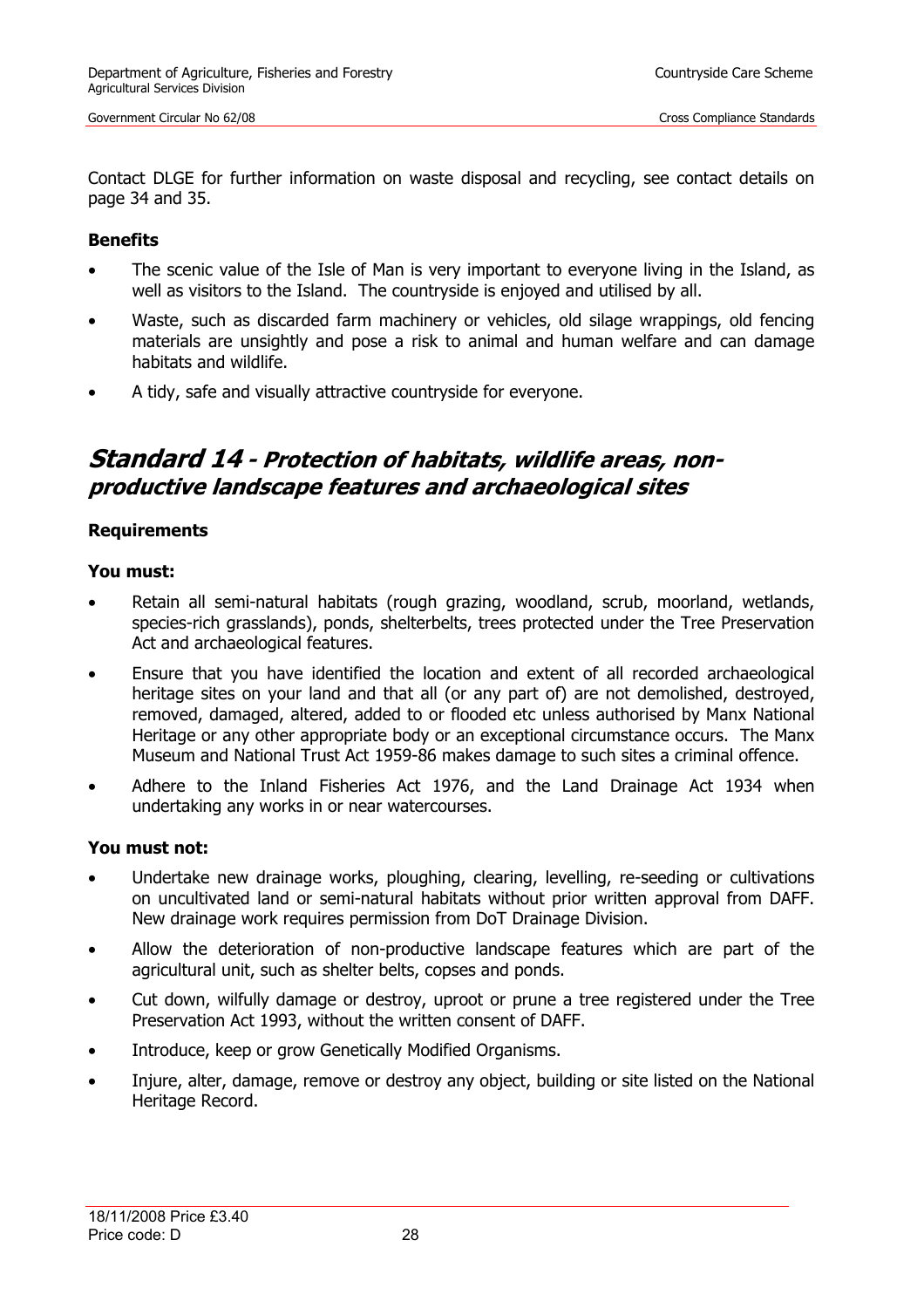#### **Guidance**

Rough grazings and other semi-natural areas refers to land containing semi-natural vegetation, including heathland, heather moorland, bog, unimproved and rough grassland which is used or is suitable for grazing.

With regard to archaeological heritage sites, an exceptional circumstance would occur if it can be proven that all reasonable precautions were taken, and that all due diligence to prevent any damage to the site was exercised.

Identify all semi natural habitat sites on the farm and ensure all workers or contractors are aware of such areas. Monitor sites regularly to ensure no damage is occurring.

Identify the archaeological sites on your farm and ensure all workers or contractors are aware of such features. Regularly check sites for signs of damage, particularly trampling damage by livestock and take appropriate measures to remove the cause of any damage and give the land time to recover.

Any farmer wishing to infill any of his land with soil, spoil, hard core or any waste material must apply to DLGE, and obtain the necessary consents before commencing this activity.

New drainage works and modification of existing drains could cause a lowering of the water table and result in the loss of wetland plant communities and their associated fauna.

Severe poaching is defined as the cutting up of turf by the trampling of livestock to the destruction of the underlying vegetation leading to a predominately muddy surface. Landscape features include trees, shelterbelts, copses and ponds.

Any tree with a diameter of 8 centimetres when measured at a height of 1.52 metres is automatically protected under the Tree Preservation Act 1993.

Written consent may be obtained from DAFF Forestry, Amenity and Lands Division under certain circumstances to remove or prune a tree registered under the Act.

The prohibition of Genetically Modified Organism's is a precautionary approach aimed at avoiding the risk of adverse effects on native biodiversity.

Deterioration is defined as:

- Not maintaining functional stock proof fences around shelter belts and copses.
- Severe poaching where feeding and/or other husbandry practices of livestock occur in copses and shelterbelts. Land will not be considered to be severely poached if it can recover to the extent that there is no longer a predominately muddy surface by anytime during the growing season in the following calendar year.
- Poaching, erosion or other damage to archaeological heritage sites by farming practices.
- Failure to maintain ponds on the holding e.g. eutrophication, drainage.
- The source of water for these non productive landscape features must not be deliberately diverted or removed.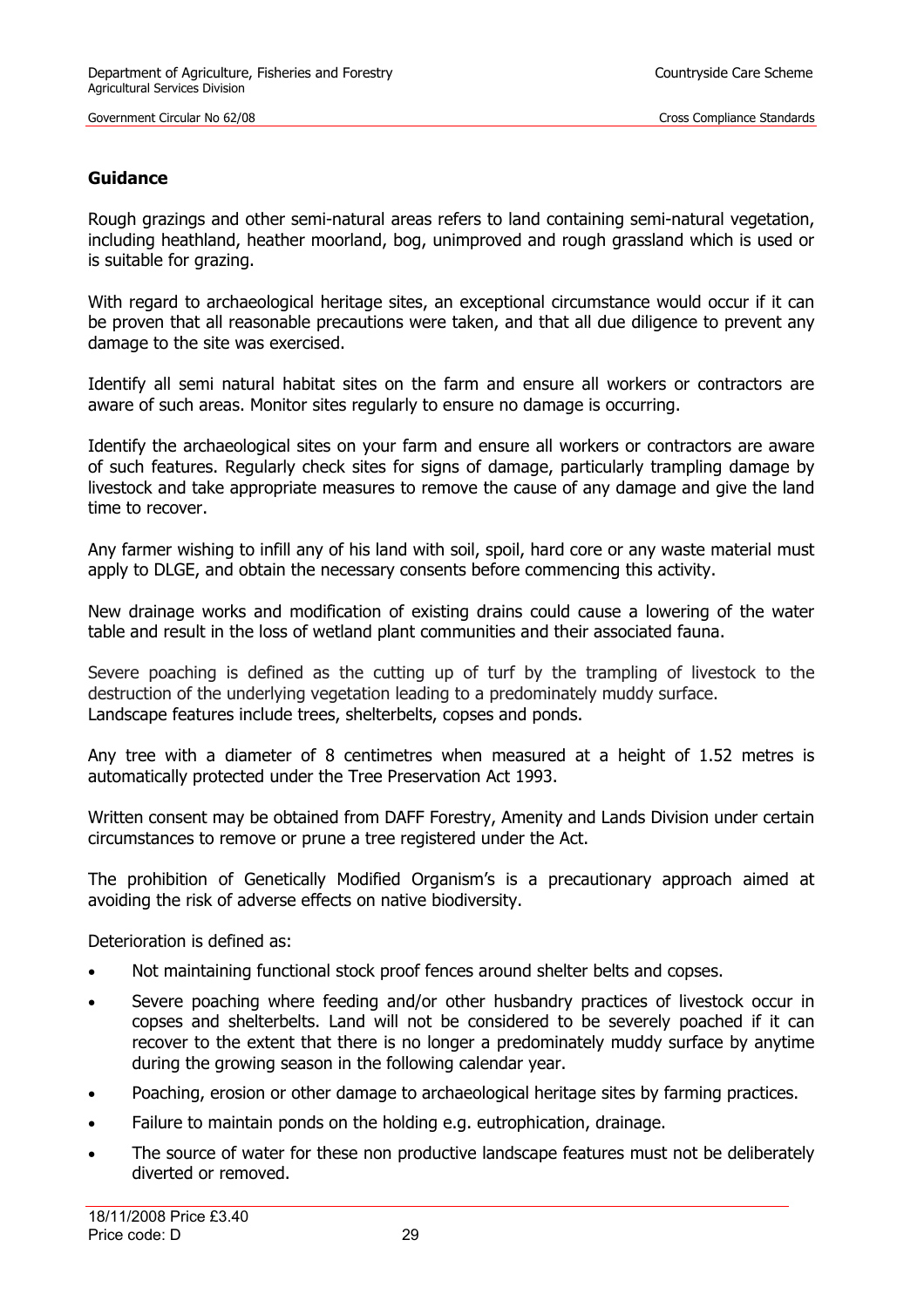Under the Inland Fisheries Act 1976, free river passage for freshwater fish is safeguarded, and all life stages of fish and their habitats are protected from disturbance and pollution. You must contact DAFF, Inland Fisheries Division, well in advance of any proposed works on or near any watercourse. Works likely to disturb the channel or destabilise banks should be avoided from October to June inclusive, in order to protect spawning and juvenile salmon and trout.

Where action involves works that may affect a watercourse (whether or not designated as a 'Main River'), e.g. riverbank engineering/protection; installation of bridges and pipes, consent must be sought from DoT Land Drainage Section. Consent must also be sought from DoT Land Drainage Section before constructing anything or planting trees/shrubs within 30' either side of a watercourse designated a 'Main River' under the Land Drainage Act 1934.

'Water course' includes all rivers, streams, ditches, open drains, cuts, culverts, dykes, sluices, sewers (other than sewers under the control of a local authority) and passages through which water flows.

If you are unsure whether a feature on your land falls within the above definitions, please contact DAFF for further guidance.

#### **Benefits**

- Archaeological heritage sites are an attractive and valued part of the local landscape.
- Trees and semi-natural habitats contribute to both the landscape character and the wildlife value of the countryside.
- It is believed there may be reduced risk of unfavourable genetic modification of native species by limiting exposure to Genetically Modified Organisms.
- Protecting trees and woodlands helps maintain and preserve biodiversity and the landscape of the Isle of Man.
- Non-productive landscape features can provide valuable habitat for both flora and fauna.
- Protecting freshwater habitats helps maintain and conserve native fish species.

### <span id="page-29-0"></span>**Standard 15 - Application of lime, fertilisers and pesticides to rough grazings and/or semi-natural areas**

#### **Requirements**

Do not apply any fertilisers, manures, pesticides, or liming materials to any rough grazings, moorland, unimproved pastures, wetlands, or other semi-improved areas. In some circumstance you may obtain prior written permission from DAFF, in which case you must comply with any conditions contained.

#### **Guidance**

Rough grazings and other semi-natural areas refer to land containing semi-natural vegetation, including heathland, heather moorland, bog, unimproved and rough grassland which is used or suitable for grazing.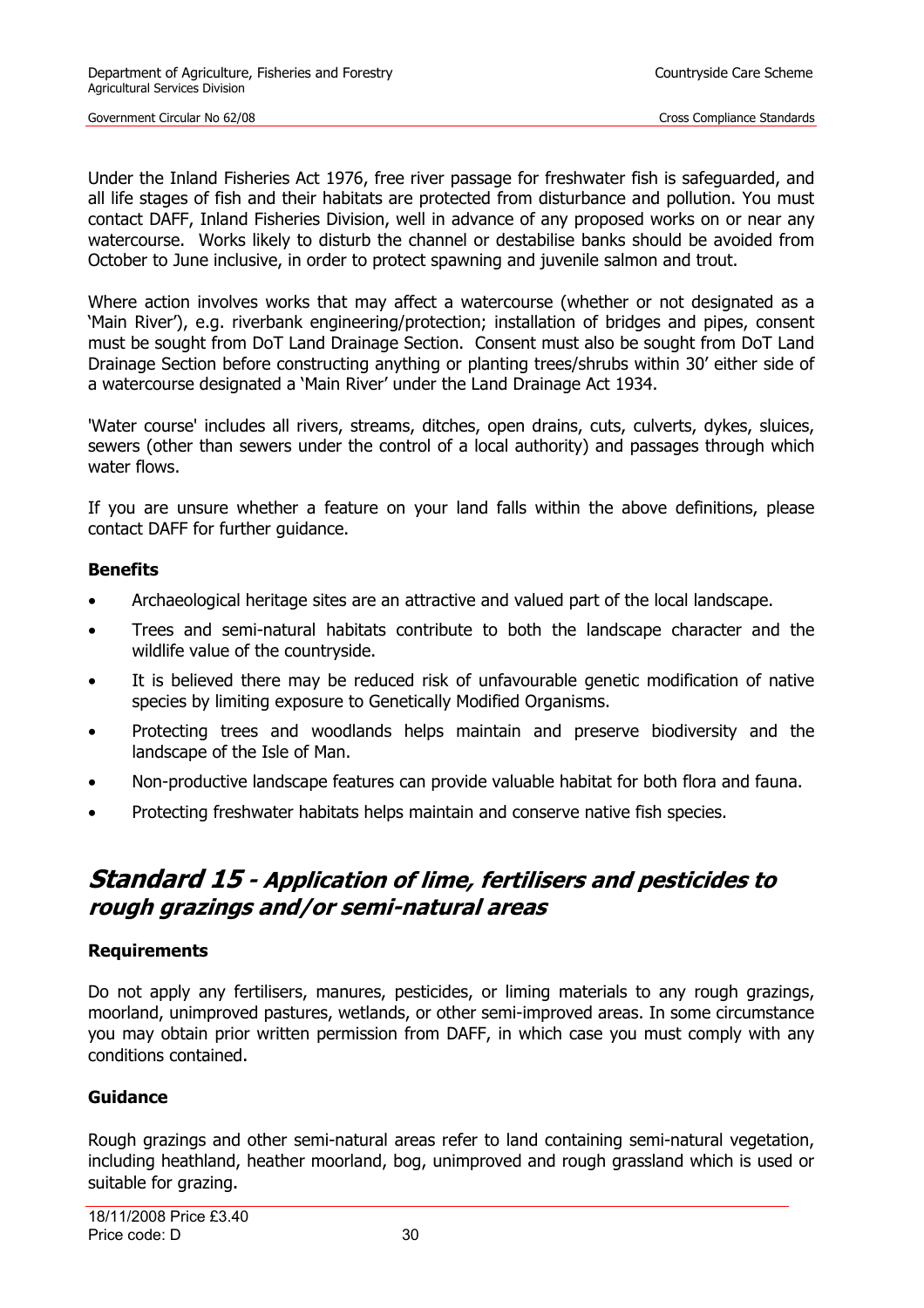Exceptions are allowed in the following circumstances:

- Herbicides may be applied to control injurious weeds (Spear Thistle, Creeping or Field Thistle, Curled Dock, Broadleaved Dock and Ragwort) as defined in the Weeds Act 1957, and with the prior written approval of DAFF for the control of other plants e.g. Japanese Knotweed, Himalayan Balsam and Giant Hogweed.
- For the control of Bracken with approved herbicides.
- Where a valid and approved Environmental Impact Assessment is submitted to DAFF.
- DAFF should be consulted if it is intended to use a pesticide within 5 m of a watercourse.

#### **Benefits**

- Protection and maintenance of the biodiversity of ponds, wetlands and watercourses which are important natural habitats in the Isle of Man
- Rough grazings and semi natural areas are some of the most valuable and visible land types in the Isle of Man. Not spreading any liming materials, pesticides or fertilisers on these areas will help to protect the biodiversity of these important habitats.

### <span id="page-30-0"></span>**Standard 16 - Field Boundaries**

#### **Requirements**

You must not damage, nor without the prior written agreement of DAFF and any other appropriate statutory bodies remove or destroy any of the following boundary features: dry stone, turf and stone-faced banks and hedges, walls complete or dilapidated, hedges and hedgerow trees, boundary trees or watercourses.

You must not cultivate or apply fertilisers, dredgings, slurry, manures or pesticides to land within 1 metre (margin) of the centre of a hedgerow or land within 1 metre (margin) of the top of the bank of a watercourse.

No hedge trimming is permitted between the dates specified in the Manx Hedgerow Management Code of Best Practice except for roadside hedge trimming required in the interest of road safety.

#### **Guidance**

Guidance can be found in the Manx Hedgerow Management Code of Best Practice issued by DAFF Wildlife and Conservation Division and Forestry, Amenity and Lands Division. You must take all reasonable steps to maintain green cover on the margins throughout the year.

DAFF should be consulted if it is intended to use a pesticide within 5 m of a watercourse or, a LERAP assessment (Local Environment Risk Assessment for Pesticides) must be carried out. The 1 metre margin should not be used for the storage of materials, for example bales or dredgings.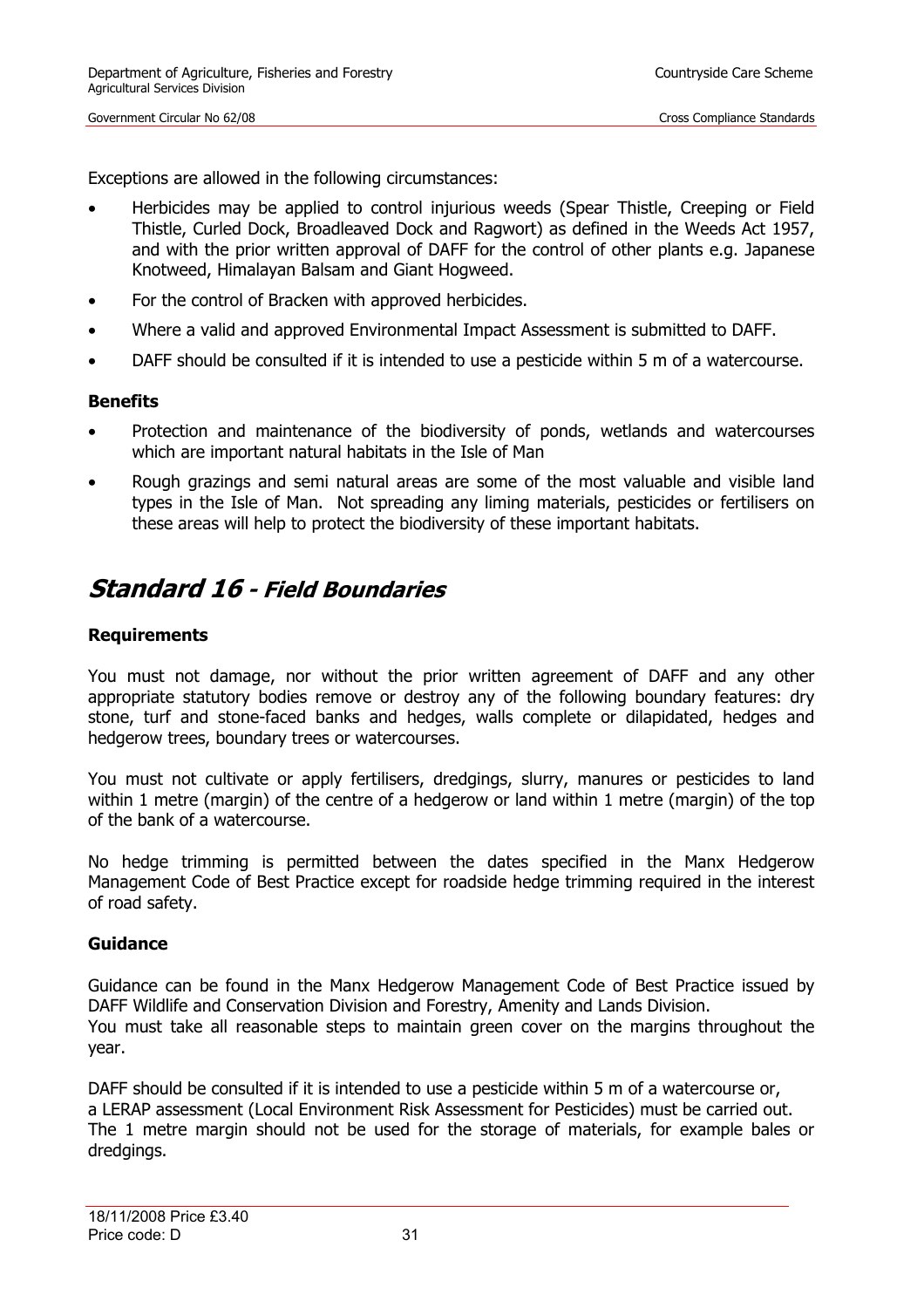The spot application of herbicides may be applied to control injurious weeds (Spear Thistle, Creeping or Field Thistle, Curled Dock, Broadleaved Dock and Ragwort) as defined in the Weeds Act 1957, and with the prior written approval of DAFF for the control of other plants e.g. Japanese Knotweed and Giant Hogweed.

Written approval is not required where you propose to widen field entrances to enable access for livestock or farm machinery

'Water course' includes all rivers, streams, ditches, open drains, cuts, culverts, dykes, sluices, sewers (other than sewers under the control of a local authority) and passages through which water flows.

Other examples of potentially damaging activities include:

- The canalisation or culverting of watercourses.
- The cutting of bankside vegetation between the dates specified in the Manx Hedgerow Management Code of Best Practice except for the control of injurious weeds (as defined in the Weeds Act 1957), Bracken and Giant Hogweed and the control of Japanese Knotweed (which should not be by cutting).

#### **Benefits**

• Traditional field boundaries provide valuable shelter for stock, nesting cover for birds and a variety of habitats and food for wildlife. They are significant features in the landscape and the older boundaries may form part of ancient enclosure patterns of archaeological or historical interest.

### <span id="page-31-0"></span>**Standard 17 - Encroachment of unwanted vegetation**

#### **Requirements**

You must not allow the encroachment of unwanted vegetation which degrades the agricultural and environmental value of the land to the extent that the land is not capable of returning to agricultural production by any time during the growing season in the following calendar year.

#### **Guidance**

Taking the above into account, the encroachment of native species is allowed in the following instances:

- Re-colonisation of trees across the boundary line from native woodland.
- Reversion of land to wet grassland or wetland.

Patterns of ecological succession will be regarded as consistent with the standard of Good Agricultural and Environmental Condition provided that:

They are consistent with maintaining the ecological status of protected areas (e.g. ASSIs).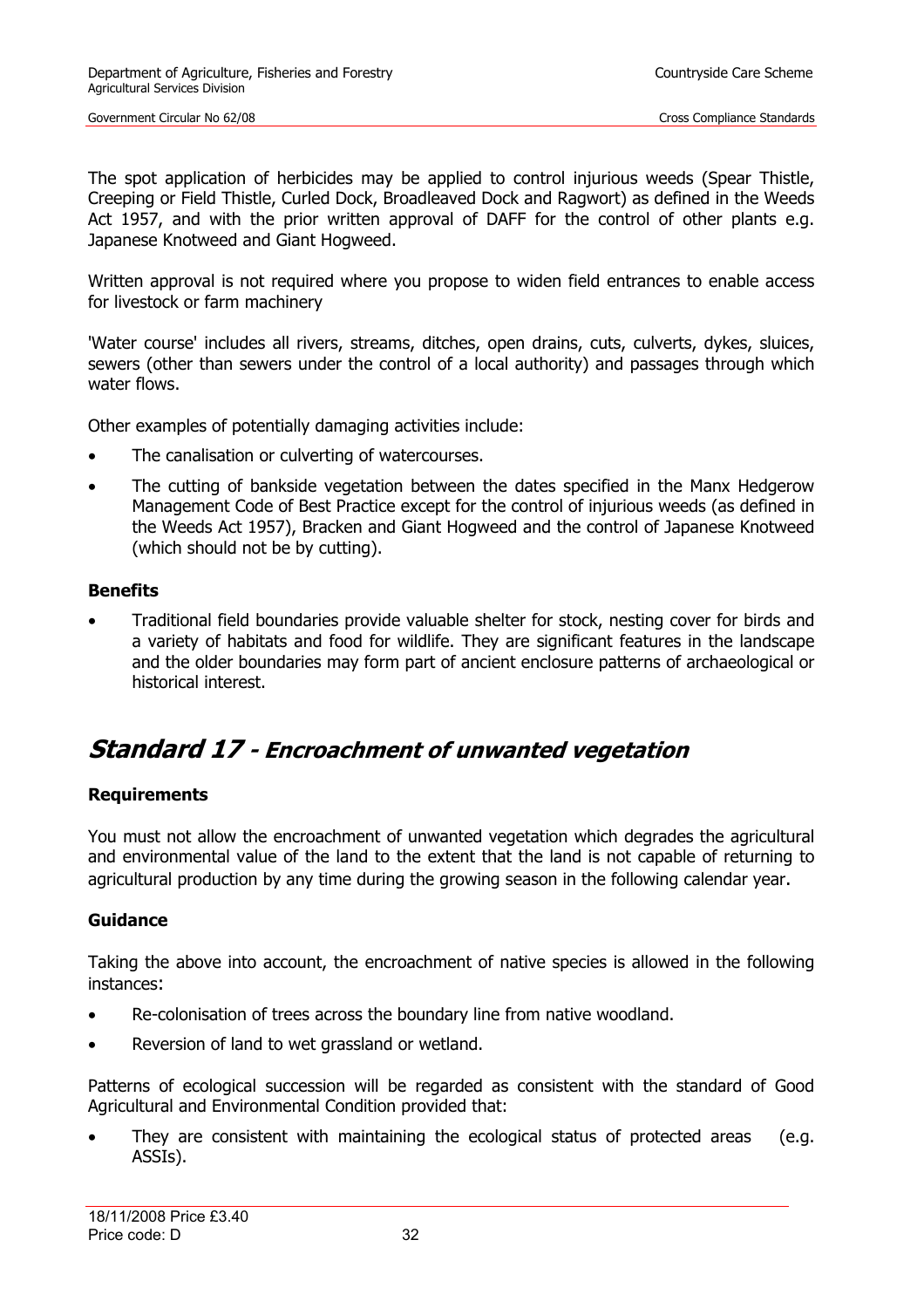The growth of scrub is easily reversible through regular cutting, use of approved herbicides or grazing.

Through appropriate grazing, topping or other permissible methods of control, land managers can prevent the severe encroachment of unwanted vegetation which is both agriculturally and environmentally degrading, including Rhododendron, Bracken, Gorse and weeds covered by the Weeds Act 1957, Japanese Knotweed, Giant Hogweed and Himalayan Balsam.

#### **Benefits**

- Land is retained as capable of agricultural production.
- Unwanted vegetation which is both agriculturally and environmentally degrading is controlled.

### <span id="page-32-0"></span>**Standard 18 - Public Rights Of Way**

#### **Requirements**

You must not without lawful authority or excuse disturb the surface of a public right of way that crosses your land so as to render it inconvenient to pass over it, or block the free passage along a right of way (such as by locking gates, growing crops, allowing overhanging vegetation, or blocking the route with electric or barbed wire fences).

#### **Guidance**

'Public rights of way' is an umbrella term for all legal rights of way, including footpaths, bridleways and roads used as public footpaths and byways open to all traffic.

You are permitted to disturb the surface of a footpath or bridleway across a field (that is, not a field-edge footpath or bridleway) in order to plough the land, or to bring the land into agricultural use when it would not be convenient to avoid disturbing the surface of the path. However, if you do this, you must make good the surface of the path or bridleway to not less than its minimum width, and indicate the route to members of the public; and do this within 14 days of the first disturbance if you are sowing a crop, or within 24 hours in all other circumstances.

Where maintenance is your responsibility, you must:

- Maintain any stile, gate or similar structure across a footpath or bridleway that you are responsible for in a safe and usable condition.
- Trim hedges and other growth to facilitate access, taking due account of other regulations. Where a conflict may occur, advice should be sought from DAFF.

#### **Benefits**

- Public rights of way are very important to the Isle of Man, providing both residents and visitors access to the countryside. Maintaining access in good and passable condition aids everyone's enjoyment of the countryside, and reduces the risk of wilful damage occurring.
- Well maintained Rights of Way discourages users from straying onto other areas of land.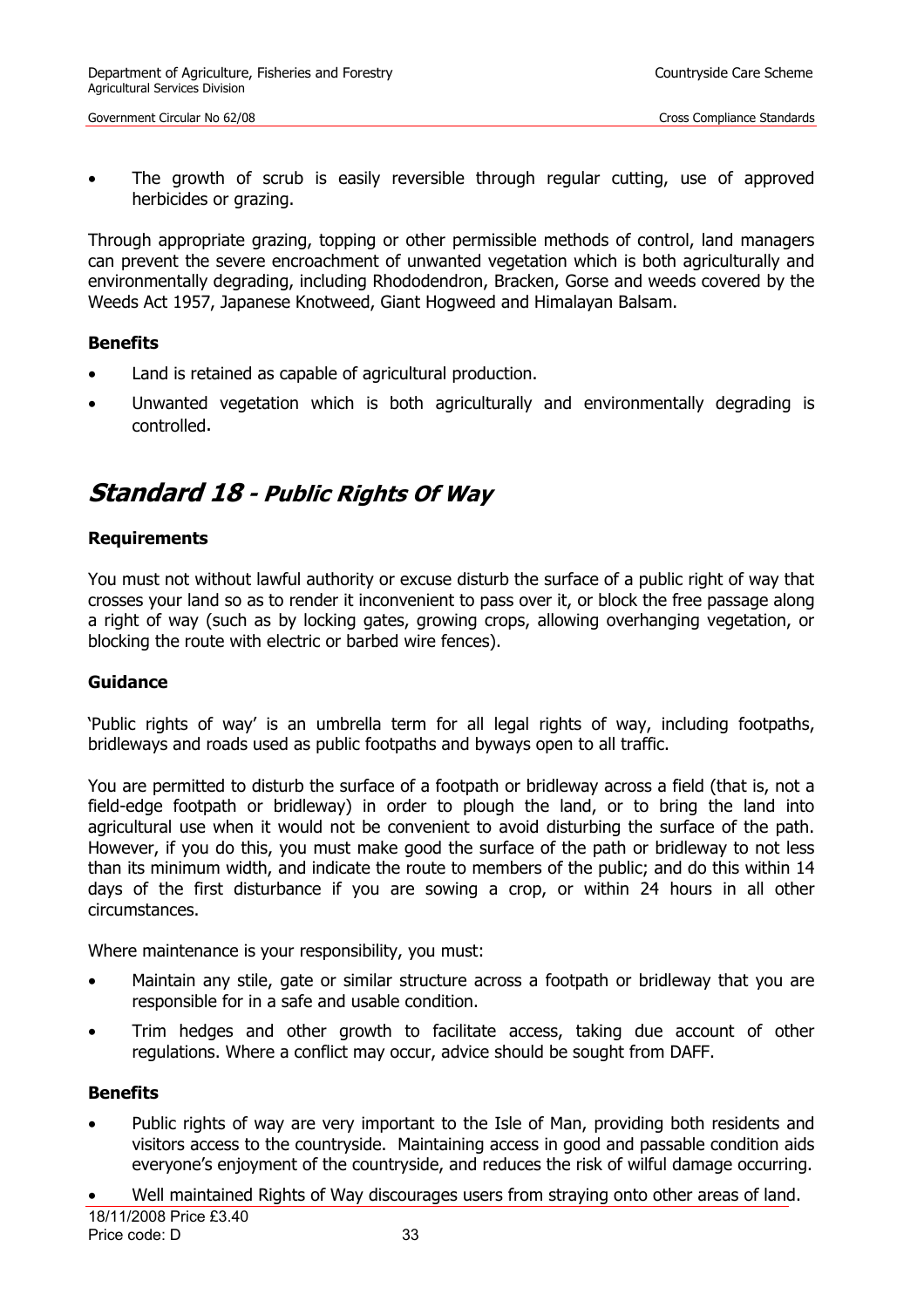# <span id="page-33-0"></span>**Further Guidance**

The Standards of Good Agricultural and Environmental Condition of agricultural land are intended to be as comprehensible as possible. However, further best practice guidance can be obtained from:

- The Manx Hedgerow Management Code of Best Practice.
- The Code of Good Agricultural Practice for the Protection of Water.
- The Manx Watercourse Management Code.
- The Heath Burning Code.

# <span id="page-33-1"></span>**Contact Details**

#### **DAFF Wildlife and Conservation Division**

Knockaloe Patrick Peel IM5 3AJ Tel 843109

#### **DAFF Forestry, Amenity and Lands Division**

Hope Road St Johns IM4 3AS Tel 801263

#### **DAFF Agricultural Advisory Team**

Knockaloe Patrick Peel IM5 3AJ Tel 842335

Rose House **Murray House** Murray House 51-59 Circular Road Mount Havelock Douglas Douglas Douglas Douglas IM1 1AZ IM1 2QG Tel 685838 Tel 685894

#### **DAFF Agricultural Policy Team DLGE Environmental Protection Unit**